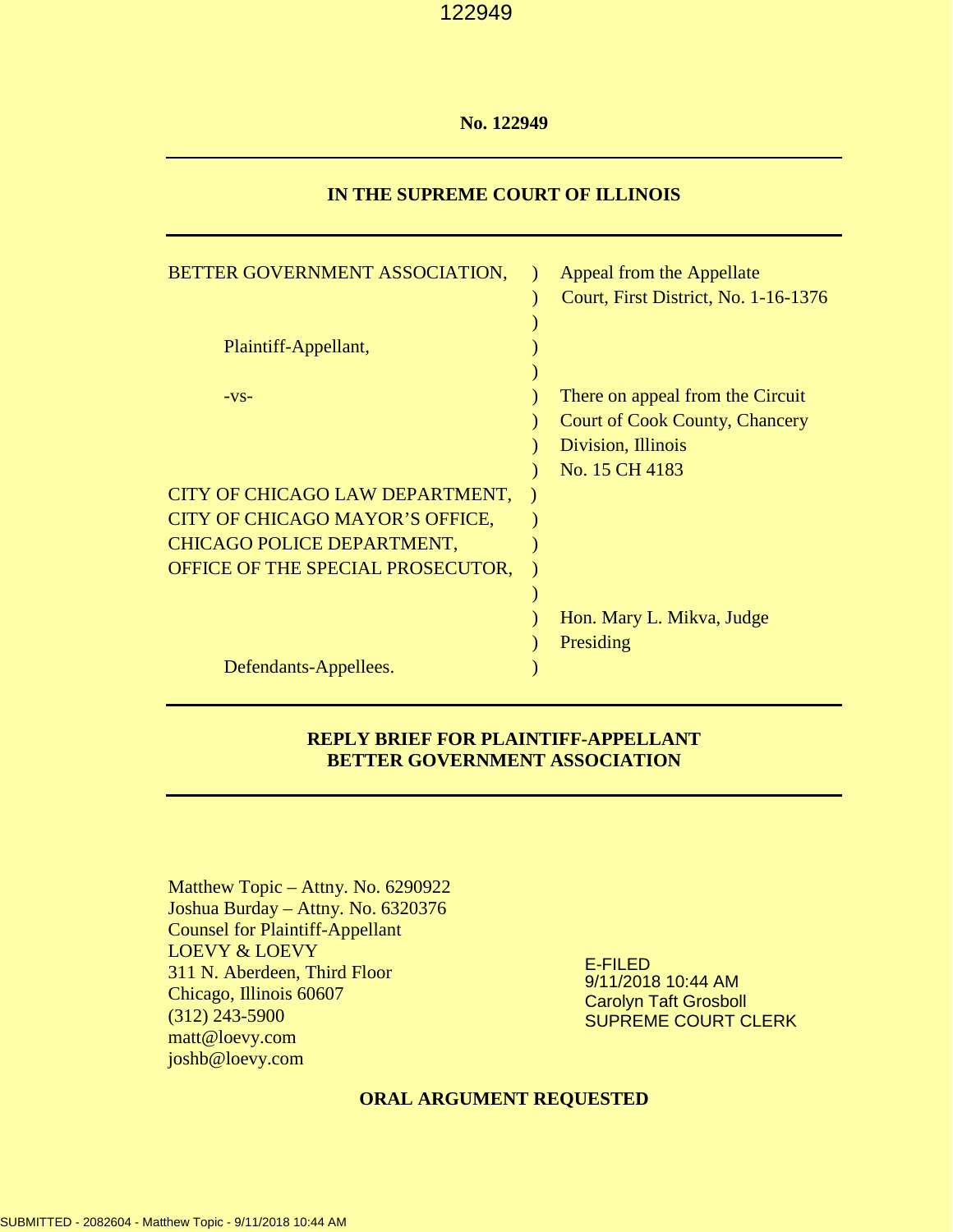## **POINTS AND AUTHORITIES**

| I. | THE COURT SHOULD NOT ALLOW CIRCUIT COURT JUDGES<br>TO THWART RELEASE OF NON-EXEMPT RECORDS BY COURT |  |  |  |  |
|----|-----------------------------------------------------------------------------------------------------|--|--|--|--|
|    |                                                                                                     |  |  |  |  |
|    | The Improper Withholding Clause Does Not Authorize Such<br>A.                                       |  |  |  |  |
|    |                                                                                                     |  |  |  |  |
|    | Consumers Union of the U.S., Inc. v. GTE Sylvania, 590 F.2d 1209                                    |  |  |  |  |
|    |                                                                                                     |  |  |  |  |
|    |                                                                                                     |  |  |  |  |
|    |                                                                                                     |  |  |  |  |
|    |                                                                                                     |  |  |  |  |
|    |                                                                                                     |  |  |  |  |
|    |                                                                                                     |  |  |  |  |
|    |                                                                                                     |  |  |  |  |
|    |                                                                                                     |  |  |  |  |
|    |                                                                                                     |  |  |  |  |
|    |                                                                                                     |  |  |  |  |
|    |                                                                                                     |  |  |  |  |
|    | Doe v. White, No. 00 C 0928, 2001 WL 649536 (N.D. Ill. June 8, 2001)4                               |  |  |  |  |
|    |                                                                                                     |  |  |  |  |
|    |                                                                                                     |  |  |  |  |
|    |                                                                                                     |  |  |  |  |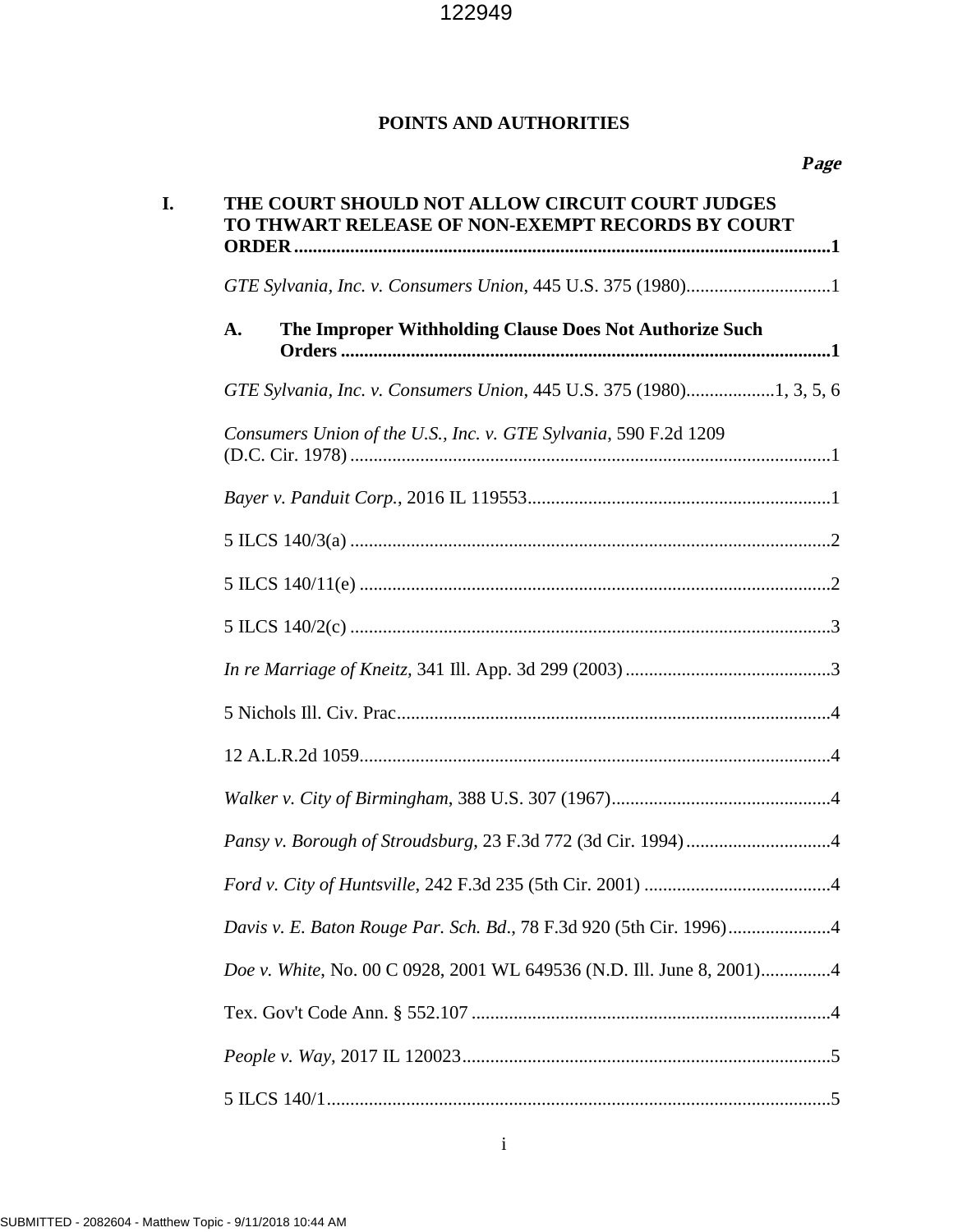|     | <b>B.</b>                                                                                  |     |
|-----|--------------------------------------------------------------------------------------------|-----|
|     |                                                                                            |     |
|     |                                                                                            |     |
|     |                                                                                            |     |
|     |                                                                                            |     |
|     |                                                                                            |     |
|     |                                                                                            |     |
|     |                                                                                            |     |
|     |                                                                                            |     |
|     |                                                                                            |     |
|     | Carbondale Convention Center, Inc. v. City of Carbondale, 245 Ill.                         |     |
|     | $\mathbf{C}$ .<br>The City Engaged in Efforts to Block Release of the Records11            |     |
|     | Carbondale Convention Center, Inc. v. City of Carbondale, 245 Ill. App.<br>3d 474 (1993).  | .11 |
|     |                                                                                            |     |
|     | D.                                                                                         |     |
| II. | THE COURT SHOULD NOT ALLOW PROSECUTORS'<br><b>ACTIONS TO BE SECRET SIMPLY BECAUSE THEY</b> |     |
|     | "Matters Occurring Before the Grand Jury" Does Not Apply 13<br>A.                          |     |
|     | 1.                                                                                         |     |
|     | Board of Education v. Verisario, 143 Ill. App. 3d 1000 (1986)13, 14, 17                    |     |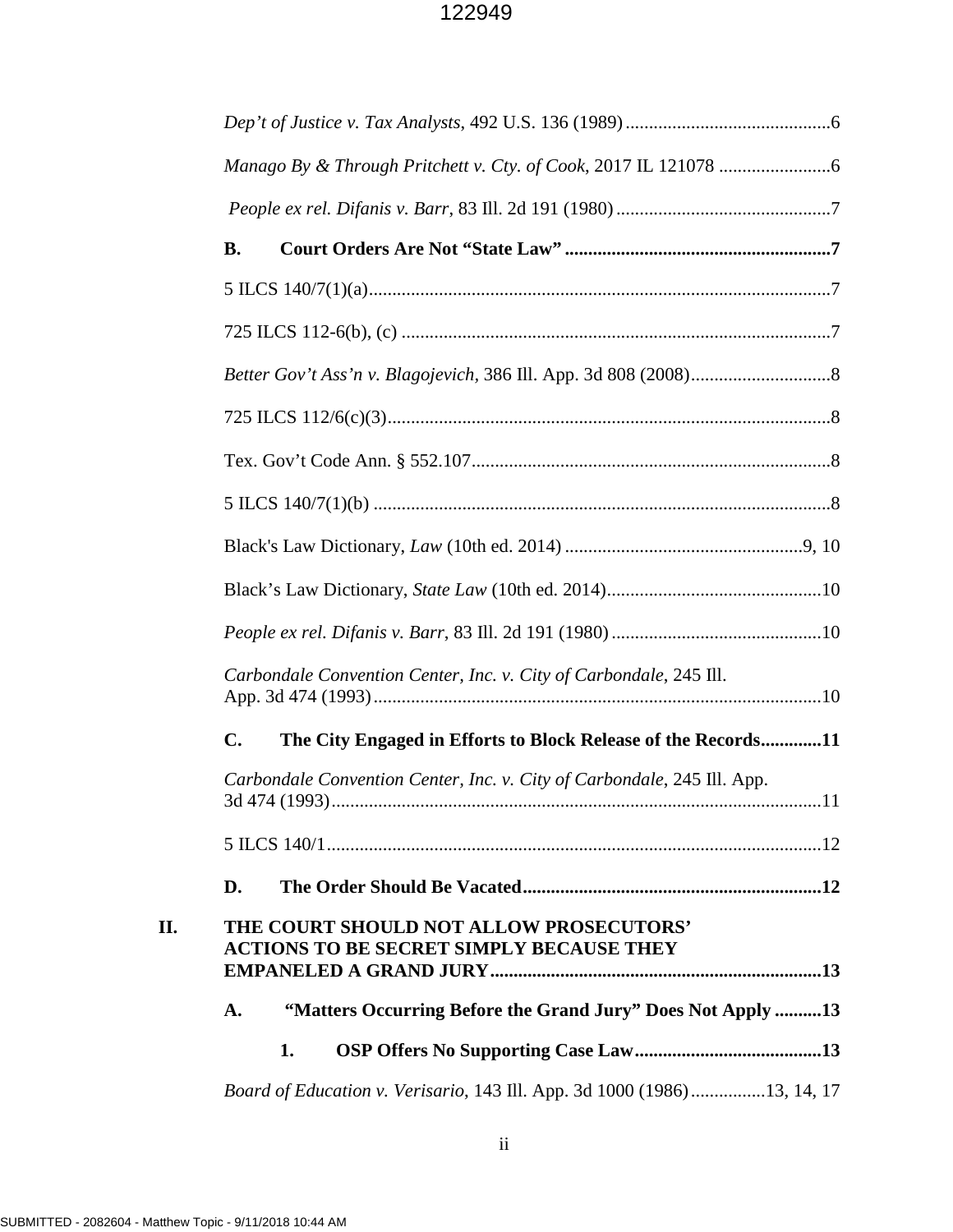|                | Senate of the Com. of Puerto Rico v. U.S. Dep't of Justice, 823 F.2d 574 |  |
|----------------|--------------------------------------------------------------------------|--|
|                |                                                                          |  |
|                |                                                                          |  |
|                |                                                                          |  |
|                | In the Matter of Eyecare Physicians of America, 100 F.3d 514             |  |
|                |                                                                          |  |
|                | Securities & Exchange Commission v. Dresser Industries, Inc.,            |  |
|                | In re Grand Jury Investigation, 610 F.2d 202 (5th Cir. 1980) 16          |  |
| 2.             | The Narrow Construction Rule Need Not Even Be                            |  |
| 3.             | <b>OSP's Approach Is Impractical and Harms</b>                           |  |
| <b>B.</b>      | "When Another Law So Directs" Applies to FOIA19                          |  |
|                |                                                                          |  |
| $\mathbf{C}$ . | OSP Has Not Appealed the Ruling on Billing Records 20                    |  |
|                |                                                                          |  |
|                |                                                                          |  |
|                |                                                                          |  |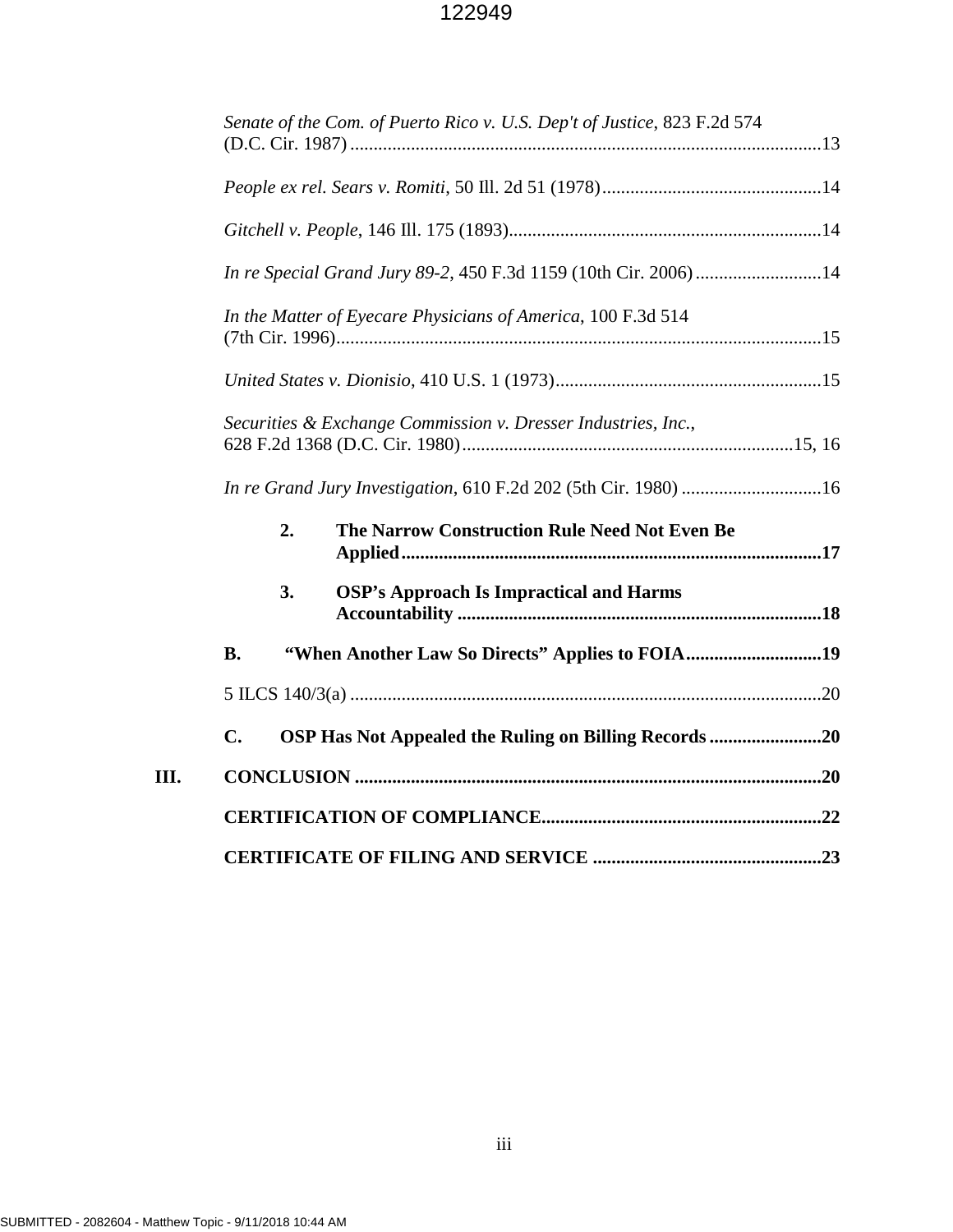## **I. THE COURT SHOULD NOT ALLOW CIRCUIT COURT JUDGES TO THWART RELEASE OF NON-EXEMPT RECORDS BY COURT ORDER**

The City has not asserted any substantive FOIA exemptions over the requested records, and thus concedes that absent the order, it must produce them. Therefore, the Court faces the discrete question of whether an individual judge can prohibit release of non-exempt public records, which was not directly addressed in *GTE Sylvania, Inc. v. Consumers Union*, 445 U.S. 375 (1980), and for which the answer can only be "no."

#### **A. The Improper Withholding Clause Does Not Authorize Such Orders**

There has long been a straightforward approach to FOIA cases: records may only be withheld if an exemption applies, and if so, there is no further argument despite any public interest in release. *See* BGA Br. at 15-17. The City would upend this approach and grant individual judges the power to compel additional secrecy through court orders not subject to FOIA's evidentiary or appellate-review standards.

The City acknowledges that there must be "some close parallel between our language and language in the Federal [FOIA]" and no "material textual differences" before federal cases like *GTE Sylvania* serve as a "guide"[1](#page-4-0) under Illinois FOIA. City Br. at 15-17. The City's fundamental problem, however, is that it relies on language in isolation and violates the principle of statutory construction that all provisions must be read in context. *E.g. Bayer v. Panduit Corp.*, 2016 IL 119553, ¶ 18. Here, the differences in the statutory structures are manifold and material. *See* BGA Br. at 19-21. While the City brushes off these differences, which BGA will address, it cannot dispute the cornerstone text of our statute: "Each public body shall make available to any person for

<span id="page-4-0"></span><sup>&</sup>lt;sup>1</sup> That other federal courts followed *GTE Sylvania* is irrelevant: unlike this Court, they had no choice. *See* City Br. at 20-23. The D.C. Circuit had reached the opposite decision in *GTE Sylvania*, so reasonable judicial minds can certainly differ. *Consumers Union of the U.S., Inc. v. GTE Sylvania*, 590 F.2d 1209 (D.C. Cir. 1978).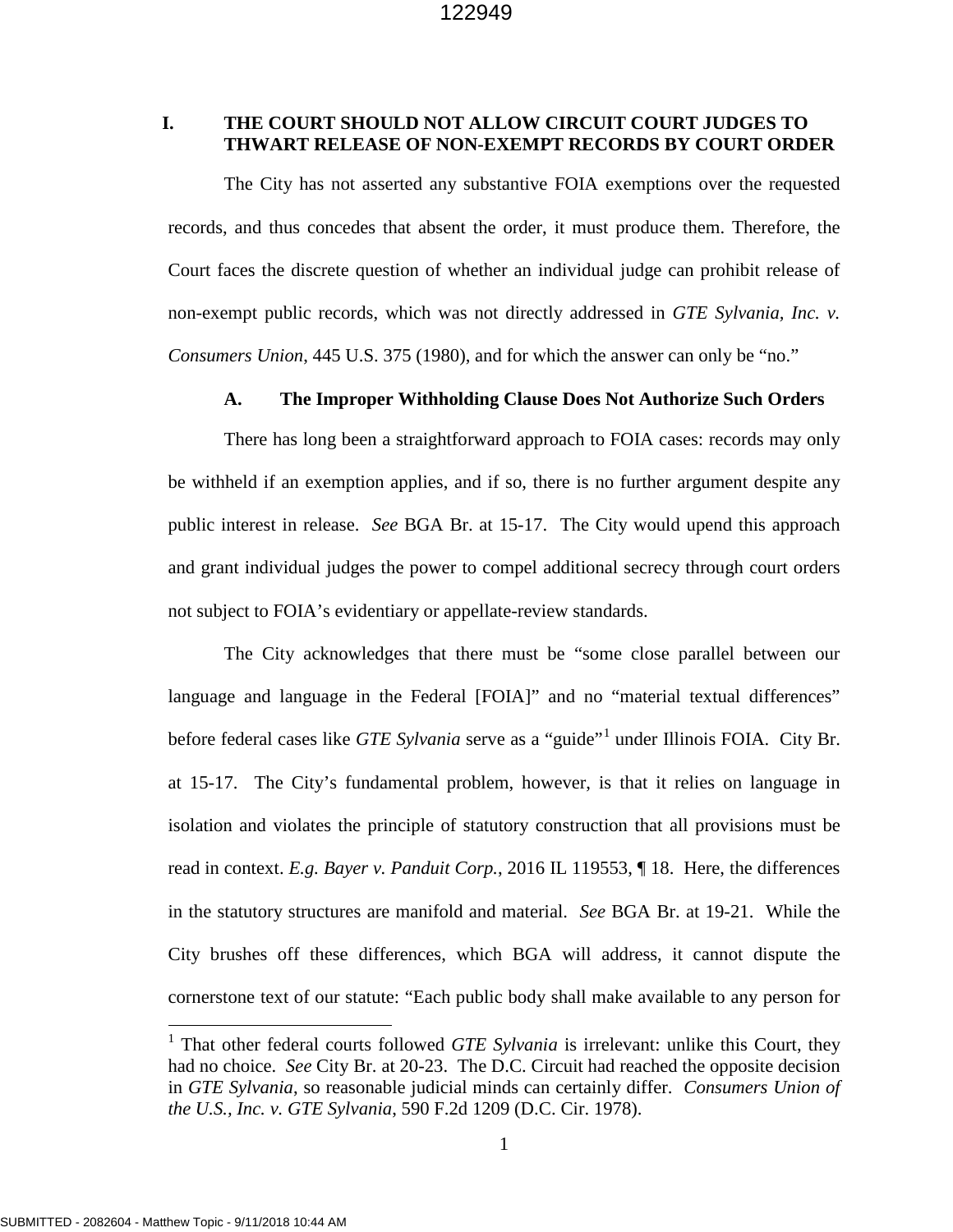inspection or copying *all* public records, except as otherwise provided in Sections 7 and 8.5 of this Act." 5 ILCS 140/3(a) (emphasis added). There is no ambiguity in this provision, and the federal statute has no corollary. *See* BGA Br. at 19. It leaves open no room for the judicial creation of additional exceptions, and makes the only reasoned interpretation of "improperly withheld" that the records are "not exempt."

That alone is dispositive, but the City's other arguments are meritless:

*Settlement Agreements:* The City does not dispute that its interpretation would make a public body's settlement agreement secret if the dismissal order purported to prohibit release, nor that the General Assembly added Section 2.20 to ensure they would be disclosed. City Br. at 28. The City's only substantive response is that this case does not involve a settlement agreement. But that misses the point: the City's interpretation would dictate that result for settlement agreements in violation of Sections 2.20 and 3(a).

*The Index Requirement*: The plain text of Section 11(e) states that the index "shall include" a "statement of the exemption or exemptions claimed for each such deletion or withheld document." 5 ILCS 140/11(e). Certainly "include" can be interpreted to allow courts to require *more* information in an index, but there is no interpretation of "shall include" that renders inclusion optional. *See* City Br. at 26. And unlike the judicially created index doctrine under federal  $F O I A$ , this provision is statutory in Illinois and must be reconciled when interpreting the statute as a whole.

*The PAC Provision:* There is no dispute that the PAC has different powers than the courts, such as the inability to review commercial requests. City Br. at 26-27. But

l

<span id="page-5-0"></span><sup>&</sup>lt;sup>2</sup> *See* Dep't of Justice Guide to the Freedom of Information Act, Litigation Considerations, at 75, *available at* https://www.justice.gov/sites/default/ files/oip/legacy/2014/07/23/litigation-considerations.pdf (last accessed Aug. 29, 2018).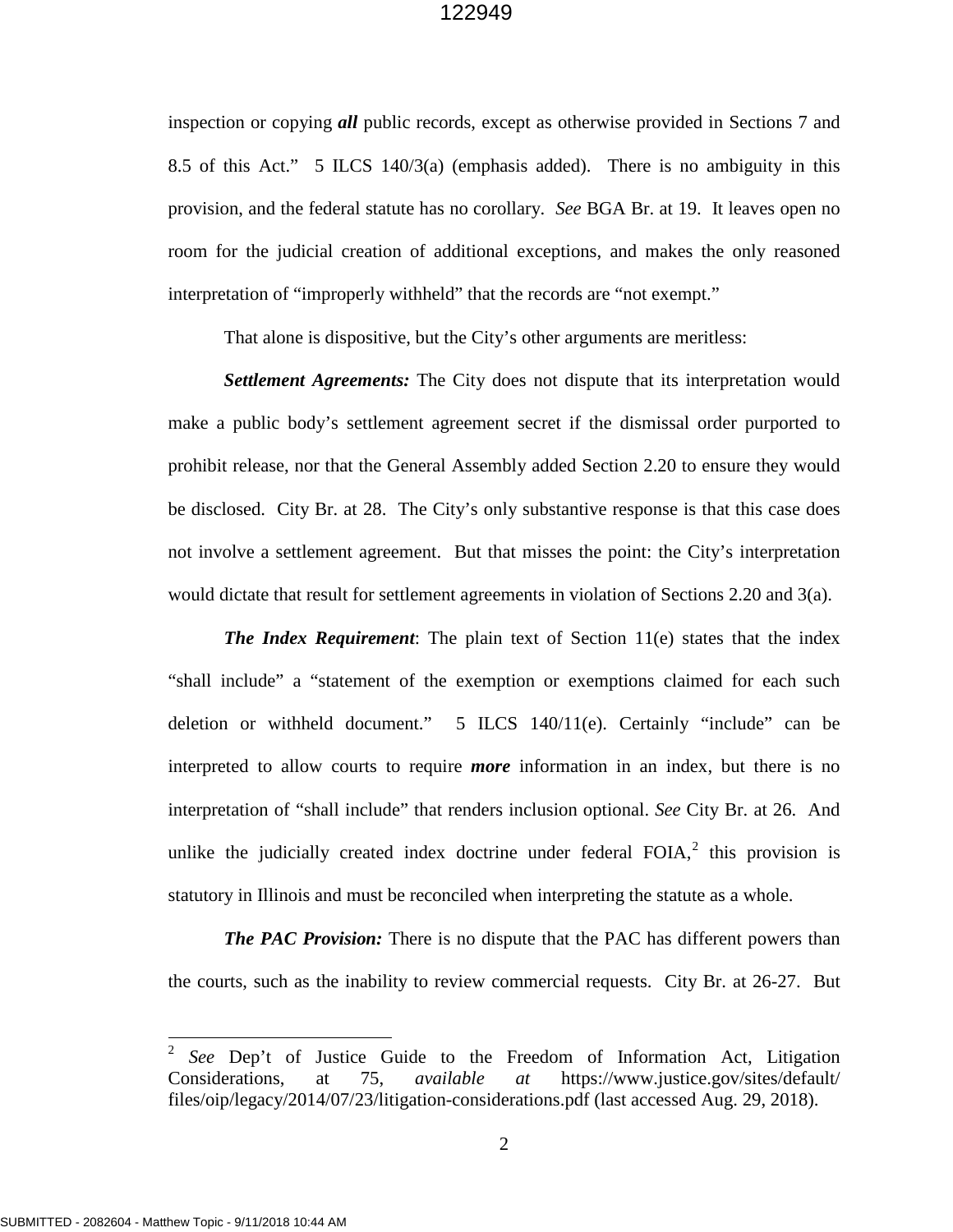that is exactly BGA's point. The PAC has only statutorily created authority, and the City concedes that "improper withholding" is found only in the judicial authority section, not in the PAC provision or in the statute's generally applicable provisions. Thus, there is no authority to apply it before the PAC, resulting in an absurd dichotomy that the General Assembly could not have intended. This, again, has no corollary under federal FOIA.

In addition to statutory differences,  $3$  the City overlooks those between Illinois and federal contempt case law. *GTE Sylvania* found "persons subject to an injunctive order issued by a court with jurisdiction are expected to obey that decree until it is modified or reversed, even if they have proper grounds to object to the order." City Br. at 19-20 (quoting *GTE Sylvania*, 445 U.S. at 386). Be that as it may, Illinois law holds that no court can punish a party for contempt for refusing to violate the law, *see* BGA Br. at 22- 23, and the City's only response attacks a straw man, claiming that a party must follow a court order even if it is "erroneous," City Br. at 31, which is something else entirely. *GTE Sylvania* did not address this issue, and had it faced decisions holding that "there can be no contempt finding where compliance with an order would require a party to violate the law," *In re Marriage of Kneitz,* 341 Ill. App. 3d 299, 304 (2003), it could not have been decided as it was. *See GTE Sylvania*, 445 U.S. at 387 ("There is nothing in the legislative history to suggest that in adopting the Freedom of Information Act to curb agency discretion to conceal information, Congress intended to require an agency to

<span id="page-6-0"></span> $3$  The City also argues that a denial can occur when "the public body does not have possession of the records[.]" City Br. at 25. While not relevant here, but only to the threshold question of what is a "public record" under Section 3(a), the argument reflects a misunderstanding of the scope of the definition of "public records," which also includes records about public business "having been prepared by or for, or having been or being used by, received by," or "under the control of any public body." 5 ILCS 140/2(c).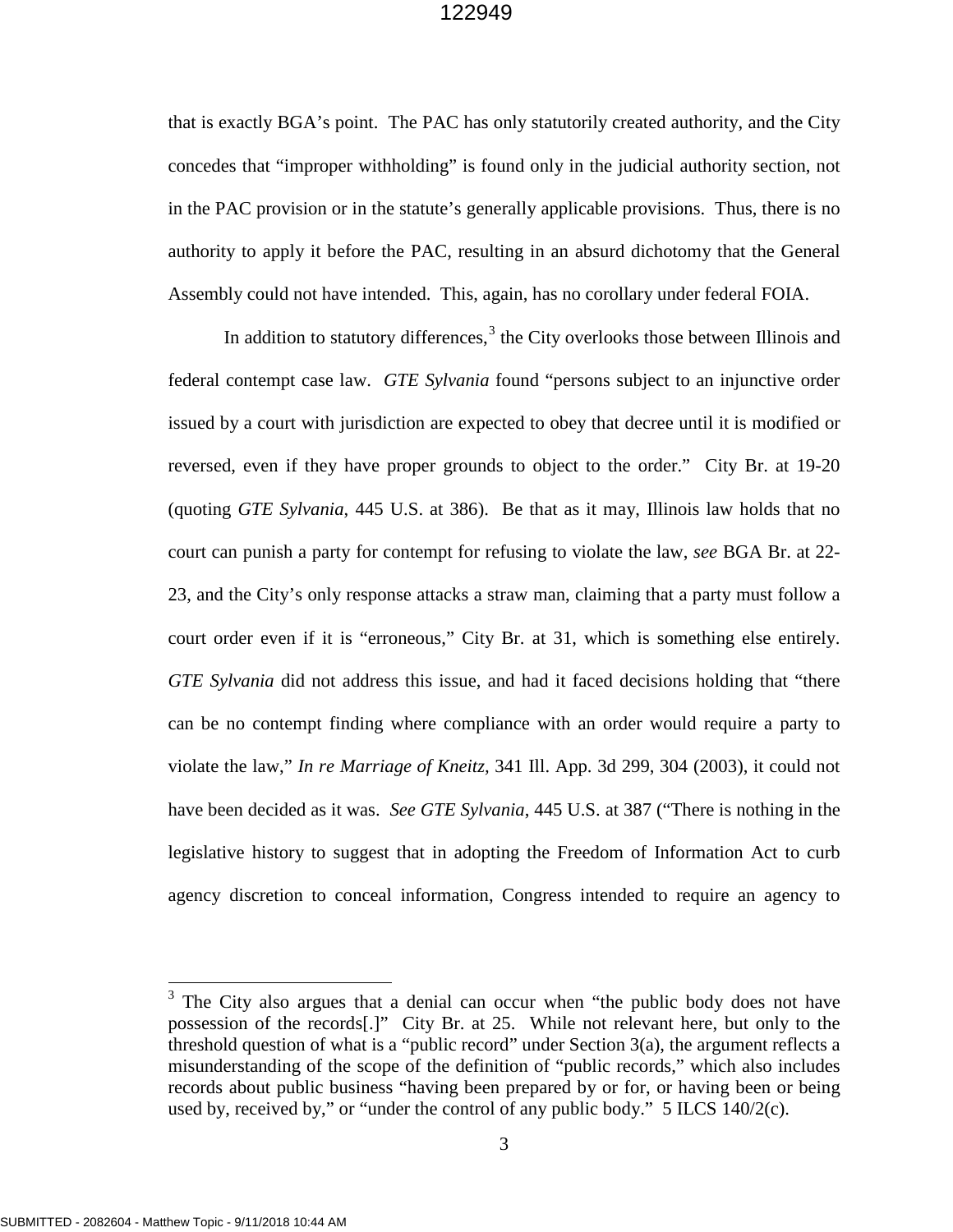commit contempt of court in order to release documents."); *see also* 5 Nichols Ill. Civ. Prac. § 87:6 (no contempt where compliance "would require a party to violate the law").

Similarly, the City argues that the criminal court had jurisdiction in the underlying case, so it was free to order the City to violate FOIA. City Br. at 31. To the contrary, it also needed the "power or authority" to prohibit release of non-exempt public records. *See* 12 A.L.R.2d 1059, § 3 (rule "firmly established" that court cannot punish for contempt where order was "rendered without jurisdiction over the subject matter or the parties or without power or authority to render the particular decree or order"); *see also Walker v. City of Birmingham*, 388 U.S. 307, 315 (1967) (no contempt "where the injunction was transparently invalid").

Illinois judges have no such authority under our FOIA law. *See* BGA Br. at 16- 17; *see also Pansy v. Borough of Stroudsburg*, 23 F.3d 772, 791 (3d Cir. 1994) (court must consider and presumptively allow for FOIA disclosure); *Ford v. City of Huntsville*, 242 F.3d 235, 242 (5th Cir. 2001); *Davis v. E. Baton Rouge Par. Sch. Bd*., 78 F.3d 920, 930-31 (5th Cir. 1996); *Doe v. White*, No. 00 C 0928, 2001 WL 649536, at \*1 (N.D. Ill. June 8, 2001). The City had not merely a *right* to release information with which the criminal court erroneously interfered, but a statutory *obligation* to do so. Had the General Assembly intended to give the Circuit Court greater transparency authority than its own, it would have expressly said so. *See* Tex. Gov't Code Ann. § 552.107 (exemption where "a court by order has prohibited disclosure of the information").[4](#page-7-0)

<span id="page-7-0"></span><sup>4</sup> Somewhat relatedly, the City relies, in passing, on *Best v. Taylor Machine Works*. City Br. at 31. *Best* did not involve protective orders in conflict with the legislature's power to regulate access to public records, but legislative encroachments into the discovery process for which the judiciary unquestionably possesses greater authority. *See id.*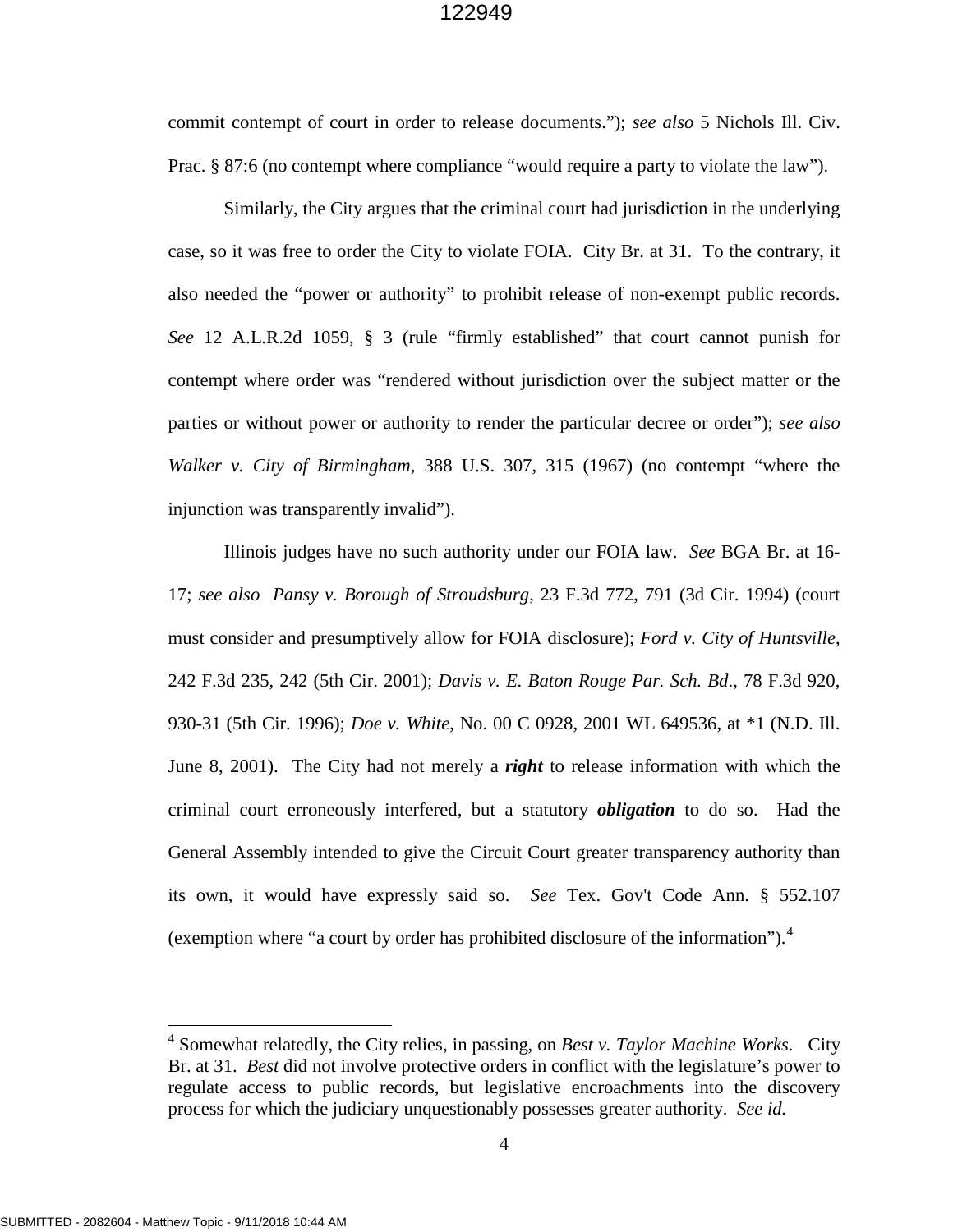The City also overlooks the different histories of federal and Illinois FOIA interpretative case law. When this Court interprets a statute that the General Assembly otherwise amends later, the General Assembly has acquiesced to the interpretation. *People v. Way*, 2017 IL 120023, ¶ 27. This Court has held, since at least 1990, as a first principle, that in response to a proper request, all public records must be released unless a specific exemption applies. *See* BGA Br. at 16-17. The General Assembly has amended the statute many times since but has never amended it to allow for withholding public records on judicially created grounds *not* set forth in the statutory exemptions. *GTE Sylvania* notes no such federal interpretive history.

There are also important differences in the purposes of the Illinois and federal FOIA statutes that cannot be reconciled with the City's interpretation. *GTE Sylvania* is based upon federal legislative history explaining that the statute was intended to "curb agency discretion" that had been problematic. 445 U.S. at 385-86. The Court reasoned that there is no discretion to curb when a court orders secrecy. *Id.* Our own statute reflects no such concern, but rather, seeks to ensure "access [that] is necessary to enable the people to fulfill their duties of discussing public issues fully and freely, making informed political judgments and monitoring government to ensure that it is being conducted in the public interest." 5 ILCS 140/1. Thus, the question in Illinois is simply whether the public is entitled to the record, and individual judges lack the authority to interfere with that entitlement other than through the enforcement of specifically enumerated FOIA exemptions. So in this Illinois case, the "concerns underlying the [Illinois] Freedom of Information Act," *see GTE Sylvania*, 445 U.S. at 386, remain very

5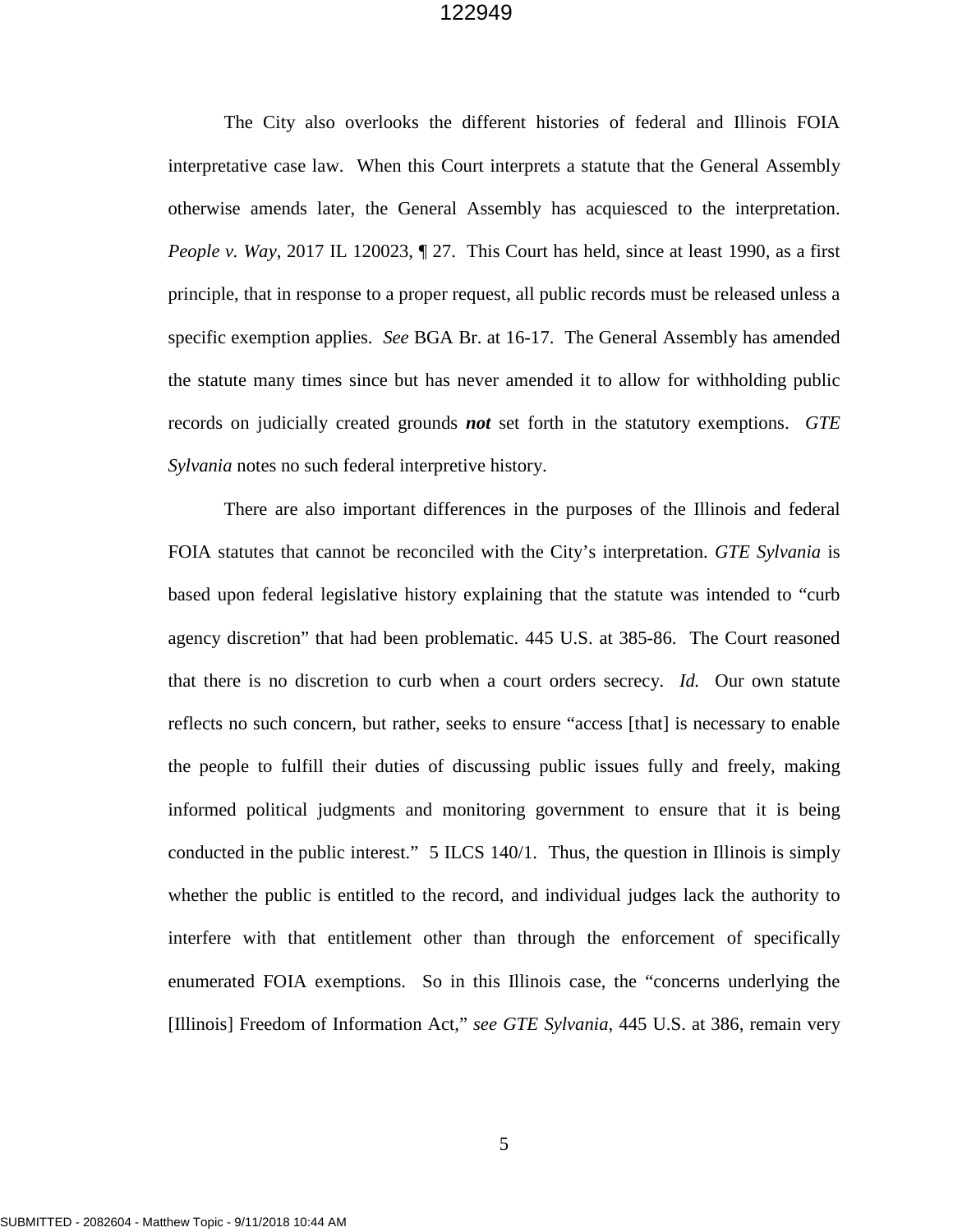much applicable when an individual judge attempts to make records secret that our statute says must be released.

Not surprisingly, therefore, the Court in *GTE Sylvania* was not required to address the crucial initial question that is central here: whether individual judges have the authority to prohibit disclosures required under FOIA in the first place. If that answer is no—and that is the only answer supported by the text of our statute and our case law holding that it is exclusively the province of the General Assembly to create bases for withholding public records—then any concerns about the need to follow erroneous court orders are moot. And no party, nor the Appellate Court, has ever offered a good reason to grant Circuit Court judges that extraordinary power.

Finally, as the City's brief explains, *GTE Sylvania* was not really based on the text of the federal FOIA statute anyway. City Br. at 22-28. Indeed, the City concedes that the Supreme Court later held that exemptions *are* exclusive, but that *GTE Sylvania*  "represents a departure" for "public policy reasons" thought to be necessary "to accommodate situations" where a judge has ordered non-statutory secrecy. City Br. at 23-24 (quoting *Dep't of Justice v. Tax Analysts*, 492 U.S. 136, 154-55 (1989)). This Court has consistently declined to modify Illinois statutes to "accommodate" such policy considerations. *E.g., Manago By & Through Pritchett v. Cty. of Cook*, 2017 IL 121078, ¶ 13. The General Assembly knew of this Court's treatment of the very same issue under FOIA's sister statute, the Open Meetings Act, when it passed FOIA a few years later:

Thus, whether, as the defendants argue, the instant means chosen by the General Assembly to eliminate secrecy in government and permit the free flow of information to the public might restrict the ability of public officials, either as minority blocs or majority groups, to support or oppose legislation, is not within our power to alter. The Act, by its express terms, does sacrifice the ability of public officials to act and deliberate privately

6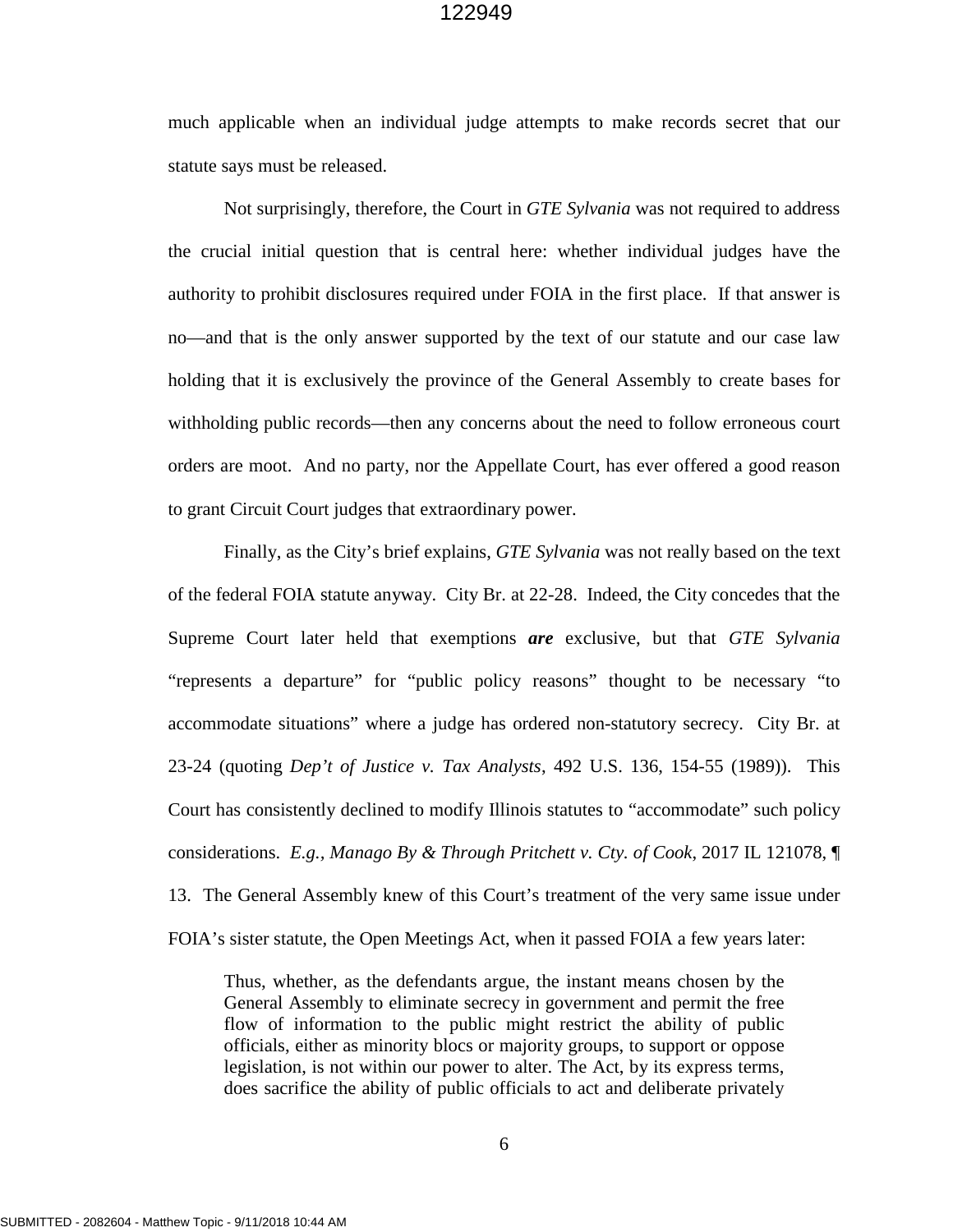to what the General Assembly obviously perceives to be the more important governmental interest of opening the processes of government to public scrutiny. Such a legislative judgment is peculiarly within the domain of the General Assembly. While there appear to be obvious problems of enforcement inherent in the Act, that consideration does not render the Act invalid. Nor may it affect our scrutiny of it.

*People ex rel. Difanis v. Barr*, 83 Ill. 2d 191, 201-02 (1980); *see also id.* at 199 ("This clearly enunciated public policy [of transparency under OMA] would be poorly served were we to carve out exceptions other than those expressly stated in the Act."). That principle, not one derived from distinguishable federal precedent, governs the issue here.

#### **B. Court Orders Are Not "State Law"**

The City also argues that judges make "state law" though their individual secrecy orders, creating exemptions under Section  $7(1)(a)$ , which applies when "state law" "specifically prohibit[s]" disclosure. 5 ILCS 140/7(1)(a). Neither the Circuit Court nor the Appellate Court accepted this flawed argument.

The first part of the City's argument attempts to bootstrap into an exemption that the City has never asserted and therefore has waived: that the grand jury secrecy provisions *themselves* impose secrecy on grand jury subpoena recipients. City Br. at 33- 35. But the contention also lacks merit. Under the statute's plain text, secrecy is imposed only on "the State's Attorney" and "such government personnel as are deemed necessary by the State's Attorney in the performance of such State's Attorney's duty to enforce State criminal law." 72[5](#page-10-0) ILCS 112-6(b),  $(c)$ .<sup>5</sup> This does not "specifically prohibit" grand jury subpoena recipients from disclosing anything. *See also Better Gov't* 

<span id="page-10-0"></span> $<sup>5</sup>$  The City's claim that the grand jury statute "leaves it to the courts to determine whether</sup> documents in a given case constitute a matter occurring before the grand jury," City Br. at 33, is both incorrect (because all exemptions must be narrowly construed) and irrelevant (because there is no prohibition against disclosing them anyway except as to state's attorneys and other entities that do not include the City).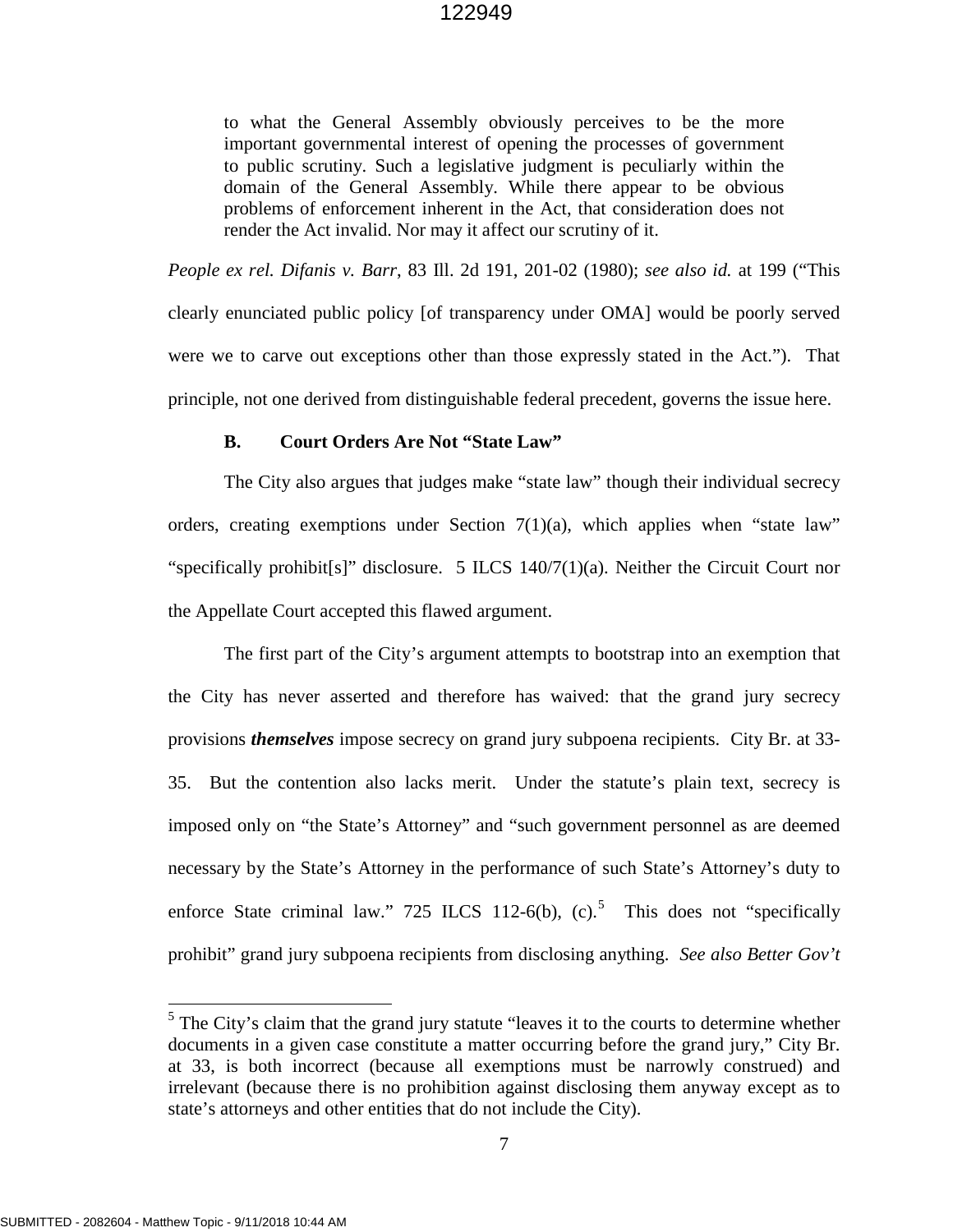*Ass'n v. Blagojevich,* 386 Ill. App. 3d 808, 815-16 (2008) ("There is nothing new or novel about . . . public officials receiving federal grand jury subpoenas. Federal grand juries have been issuing subpoenas for over 200 years. Yet . . . Congress has not seen fit to specifically restrict the behavior of subpoena recipients. . . . [W]e decline to follow those federal cases that have expanded that rule by judicially amending it.").

Further, the City's interpretation conflicts with the criminal court's decision to release the OSP's 162-page report identifying each witness who testified before the grand jury and countless other details. If it were true that the grand jury secrecy provisions "prohibit" the release of these details—which is precisely what the City must prove then the criminal court and the OSP violated that same state law by releasing the report. The only explanation for that release, therefore, because it was not "preliminary to or in connection with a judicial proceeding," is that it was authorized by the "when a law so directs" clause in the grand jury statute, and therefore not specifically prohibited. *See*  725 ILCS 112-6(c)(3). Then so too for the records BGA requested.

The rest of the City's argument turns on the meaning of "state law." This can be dismissed by the plain text of Section  $7(1)(a)$ , which does not include "court orders." 5 ILCS 140/7(1)(a); *compare* Tex. Gov't Code Ann. § 552.107. That alone suffices, but the very next exemption applies to "[p]rivate information, unless disclosure is required by another provision of this Act, a State or federal law or a court order."  $5$  ILCS 140/7(1)(b). Thus, court orders are not within the scope of "state law" under Section  $7(1)(a)$ .

Rather than this plain language, the City relies on one definition of "law" in a free online legal dictionary as allegedly providing "the plain, ordinary meaning" of the statutory provision. City Br. at 36-37. There are multiple problems with this: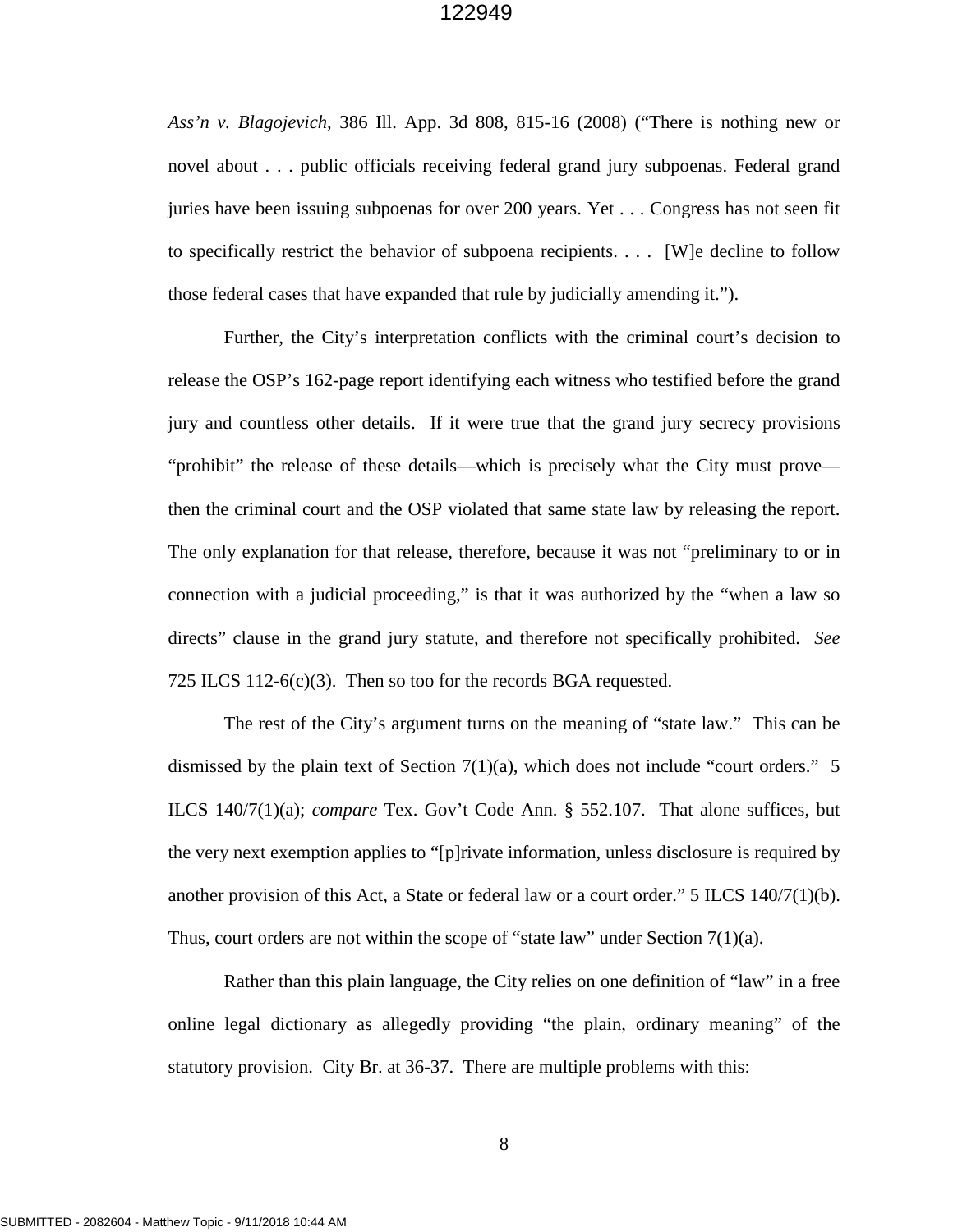First, the City's definition does not include court orders in its philosophical explication of the meaning of "law," but only the "judgment" of a court. The Law Dictionary,[6](#page-12-0) *Law*, *available at* https://thelawdictionary.org/letter/l/page/12/ (last accessed Aug. 29, 2018).<sup>[7](#page-12-1)</sup> Second, the City relies on the definition of "law," not the definition of "state law" from its own source: "Legislature passed and signed into law by the governor in one of the 50 US states." The Law Dictionary, *State Law*, *available at* https://thelawdictionary.org/letter/s/page/111/ (last accessed Aug. 29, 2018).

Third, the Black's Law Dictionary definition of "law" is as follows:

1. The regime that orders human activities and relations through systematic application of the force of politically organized society, or through social pressure, backed by force, in such a society; the legal system <respect and obey the law>. 2. The aggregate of legislation, judicial precedents, and accepted legal principles; the body of authoritative grounds of judicial and administrative action; esp., the body of rules, standards, and principles that the courts of a particular jurisdiction apply in deciding controversies brought before them <the law of the land>. 3. The set of rules or principles dealing with a specific area of a legal system <copyright law>. 4. The judicial and administrative process; legal action and proceedings <when settlement negotiations failed, they submitted their dispute to the law>. 5. A statute <Congress passed a law>. 6. Common law <law but not equity>. 7. The legal profession <she spent her entire career in law>.

Black's Law Dictionary, *Law* (10th ed. 2014). None of these include individual trial

court orders, and the narrowest, and therefore the most appropriate under FOIA's narrow

construction rule, but also in light of the General Assembly's separate treatment of "court

orders" and "state law" in Section 7(1)(b), is a "statute."

<span id="page-12-0"></span> $6$  It is unclear what this source is. It claims that it "features Black's Law Dictionary," but as discussed below, the Black's definition of "law" is different. The Law Dictionary, Home Page, *available at* https://thelawdictionary.org/ (last accessed Aug. 30, 2018).

<span id="page-12-1"></span> $7$  Similarly, the City's case law about judicial interpretation of a statute involves this Court's decisions, not a Circuit Court protective order. *See* City Br. at 35-36.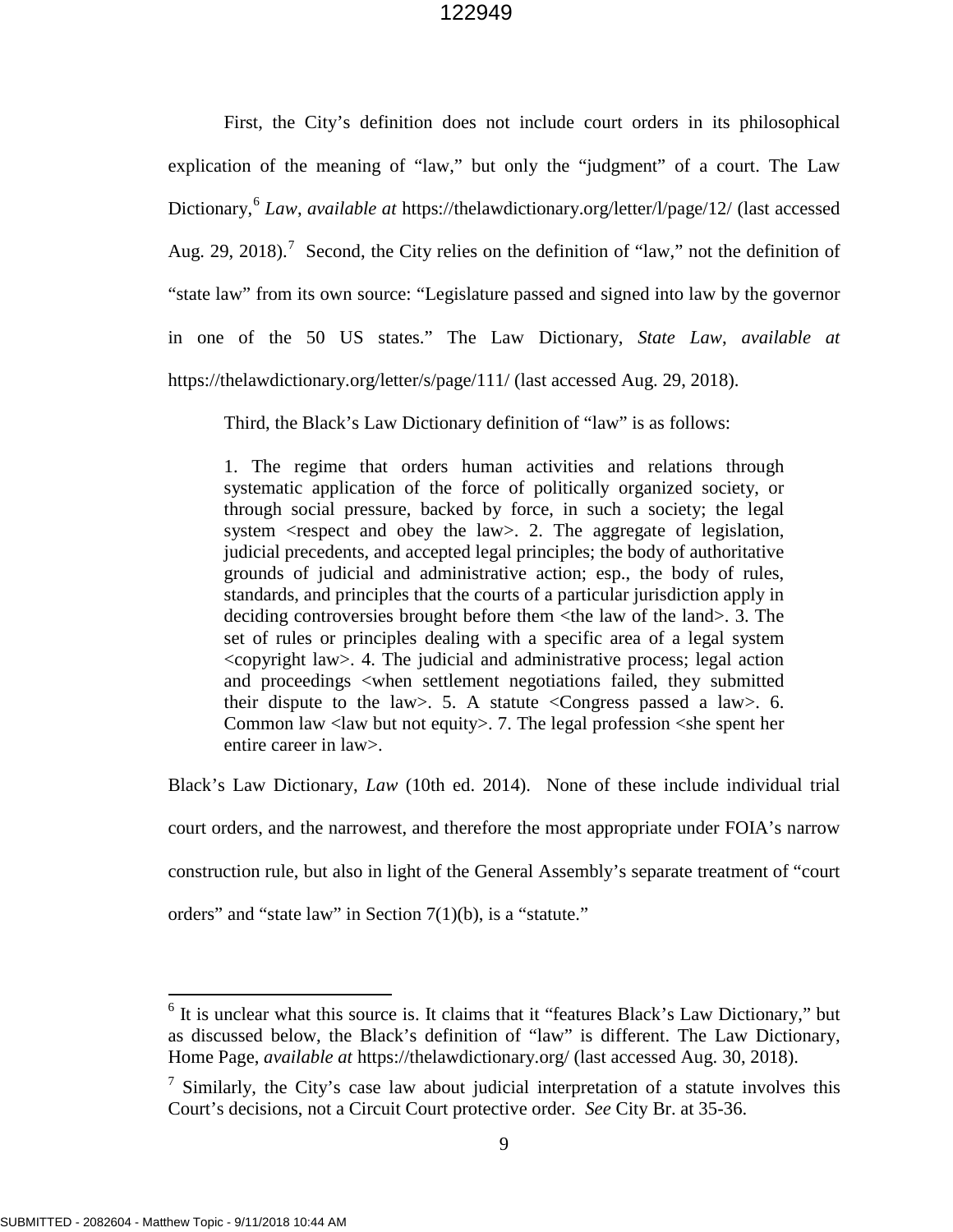And fourth, the Black's definition of "state law" is similarly unavailing to the City: "A body of law in a particular state consisting of the state's constitution, statutes, regulations, and common law." Black's Law Dictionary, *State Law* (10th ed. 2014). An individual secrecy order is not precedential or "common law," and judicial common-law creation of FOIA exemptions conflicts with decades of FOIA and OMA precedent and cannot be what the General Assembly intended by "state law" (or "improperly withheld"). *See* BGA Br. at 16-17 (collecting FOIA cases); *Barr*, 83 Ill. 2d at 199 (declining to create OMA exceptions judicially, decided shortly before passage of FOIA).

It is also relevant that the General Assembly listed "regulations" separately from "state law." 5 ILCS 140/7(1)(a) ("Information specifically prohibited from disclosure by federal or State law or rules and regulations implementing federal or State law."). This demonstrates that the General Assembly intended something narrower than any definition that includes regulations. And had the General Assembly intended to include court decisions "implementing" state statutes, as the City claims here with regard to the grand jury statute, it would have used the same "implementing" convention as for regulations.

Finally, there are significant problems with the City's position. "If one were to carry [such an] argument to the extreme, all information regarding the affairs of government would be legally exempt from disclosure as long as the government could find a judge to sign an order prohibiting disclosure." *Carbondale Convention Center, Inc. v. City of Carbondale*, 245 Ill. App. 3d 474, 479 (1993) (Lewis, J. concurring). An order that qualifies as "state law" could likely be overturned only on Constitutional grounds on appeal. *Id*. "If we were to follow the city's reasoning, the legislature would have to make a specific exclusion of court orders every time it used the words 'State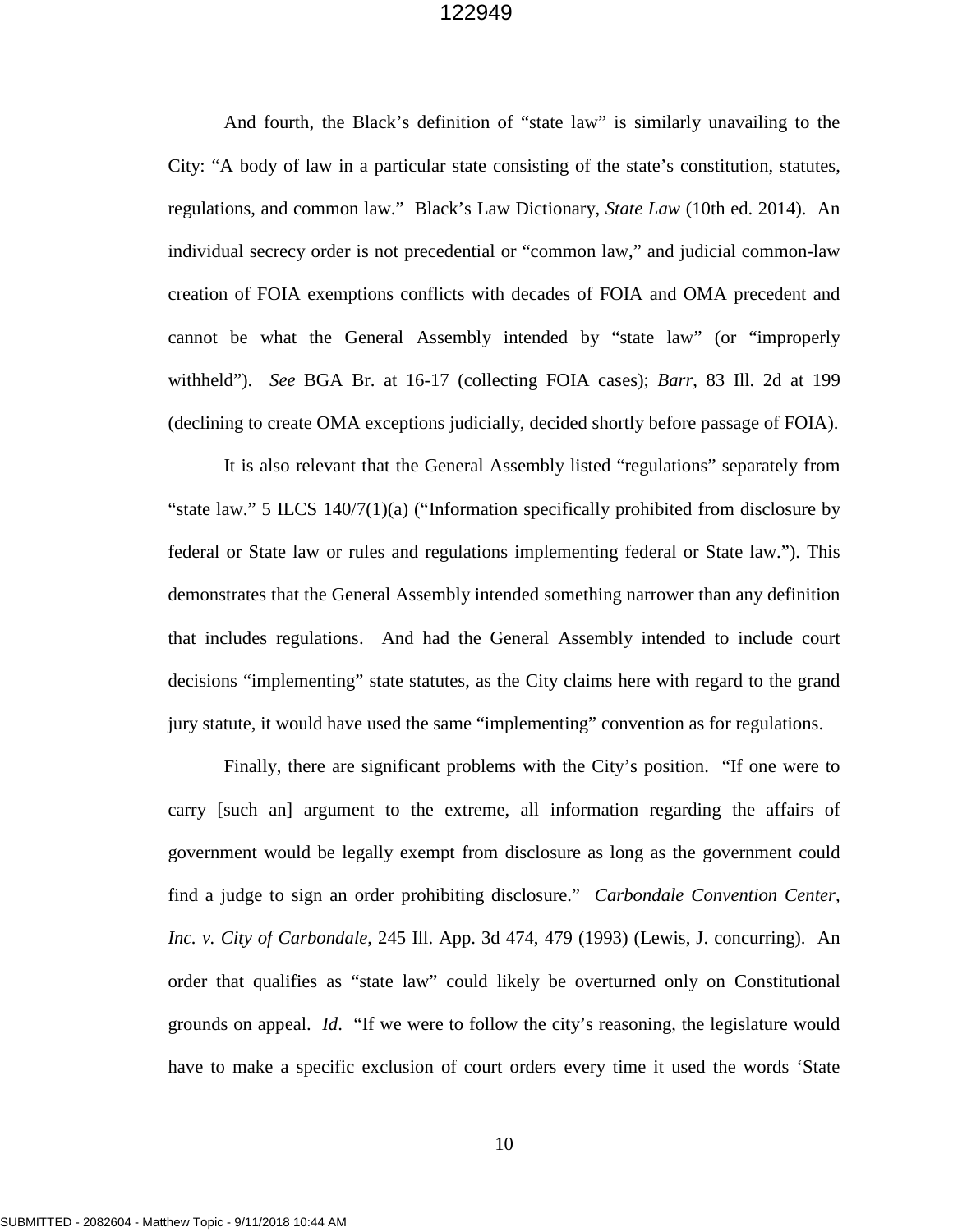law'; otherwise the courts could rewrite the legislation anyway the courts deemed best." *Id*.; *see also* SR755 (chancery court noting possibility of "abuse").

Court orders are not "state law," and Section  $7(1)(a)$  does not authorize individual Circuit Court judges to interfere with a public body's statutory disclosure obligations or the public's statutory right to non-exempt records.

### **C. The City Engaged in Efforts to Block Release of the Records**

The City does not dispute, as a legal matter, that if it engaged in "efforts to prevent disclosure of the [records]," it cannot use the order to block release. *See* City Br. at 38. The City engaged in exactly such efforts, so it cannot rely on the order even if it qualified as state law or grounds for a "proper" withholding.

The City suggests it was required by the PAC's decision to seek clarification of the original order. City Br. at 39. But as BGA explained in its opening brief, and which the City concedes, the PAC determined that "the City and CPD must either provide the responsive documents to [the Sun-Times], or alternatively, return to the court to seek clarification of the limits of the protective order[.]" C653. In the words of the criminal court, the City "declined the PAC's invitation to disclose the subject materials," sought a further order from the criminal court, C1541, argued that the PAC's interpretation was "illogical," and asked the criminal court to "conclusively state" that records may not be produced, C654-55. These are not the acts of an innocent bystander; they are "efforts to prevent disclosure." City Br. at 38 (quoting *Carbondale*, 245 Ill. App. 3d at 477).

The City also argues that "there is no authority for the proposition that a government that receives a FOIA request must take the extraordinary step of unilaterally initiating legal action to remove a court-imposed obstacle to the production of the documents requested." City Br. at 40. There is exactly such authority: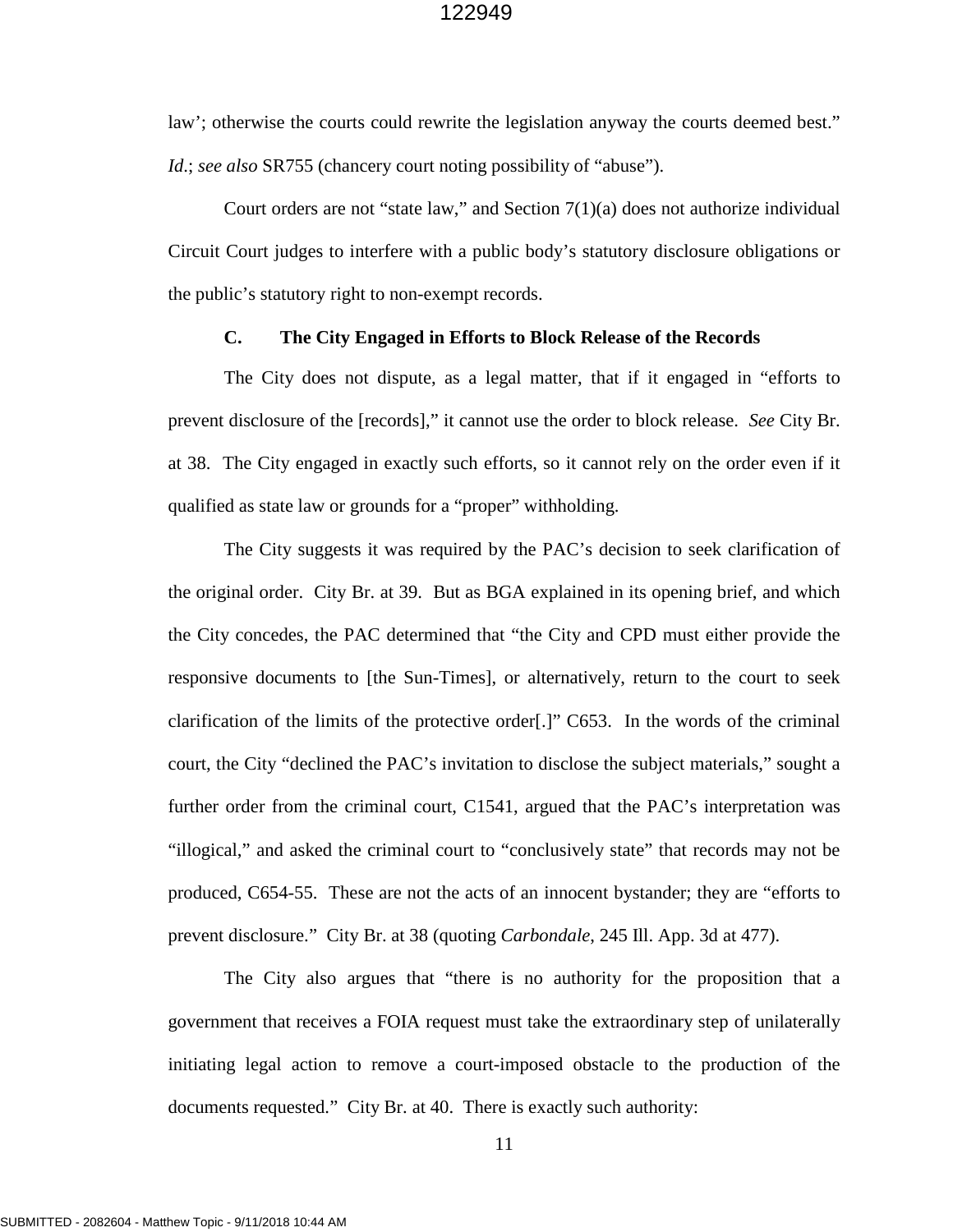The General Assembly recognizes that this Act imposes fiscal obligations on public bodies to provide adequate staff and equipment to comply with its requirements. The General Assembly declares that providing records . . . is a primary duty of public bodies to the people of this State, and this Act should be construed to this end, fiscal obligations notwithstanding.

It is a fundamental obligation of government to operate openly and provide public records as expediently and efficiently as possible[.]

5 ILCS 140/1. Thus, the City's effort to shift the costs of its "primary duty" onto the requesting public, City Br. at 40-41, seemingly without the benefit of FOIA's attorney fee provision, is antithetical to the purpose of the statute. Tellingly, the significant resources the City spent in its efforts before the criminal court and the PAC to prevent release of records could have been used instead to fulfill its "primary duty" of disclosure.

#### **D. The Order Should Be Vacated**

Finally, even if the Court were to grant the Circuit Court the power to erase the public's statutory rights to public records, and even if the Court found that the City engaged in no efforts to prevent disclosure of the records, the order here should be vacated. Because the order purports to prevent the City from disclosing information, it implicates the same First Amendment restrictions as a gag order, and the City fails to justify it under those standards. *See* BGA Br. at 28-29. Nor is there a textual basis in the grand jury statute to impose secrecy on a subpoena recipient, as discussed above. But more simply, any purported justification for the secrecy order equally applies to the OSP's report, which identifies all of the grand jury witnesses and more, as BGA has long argued.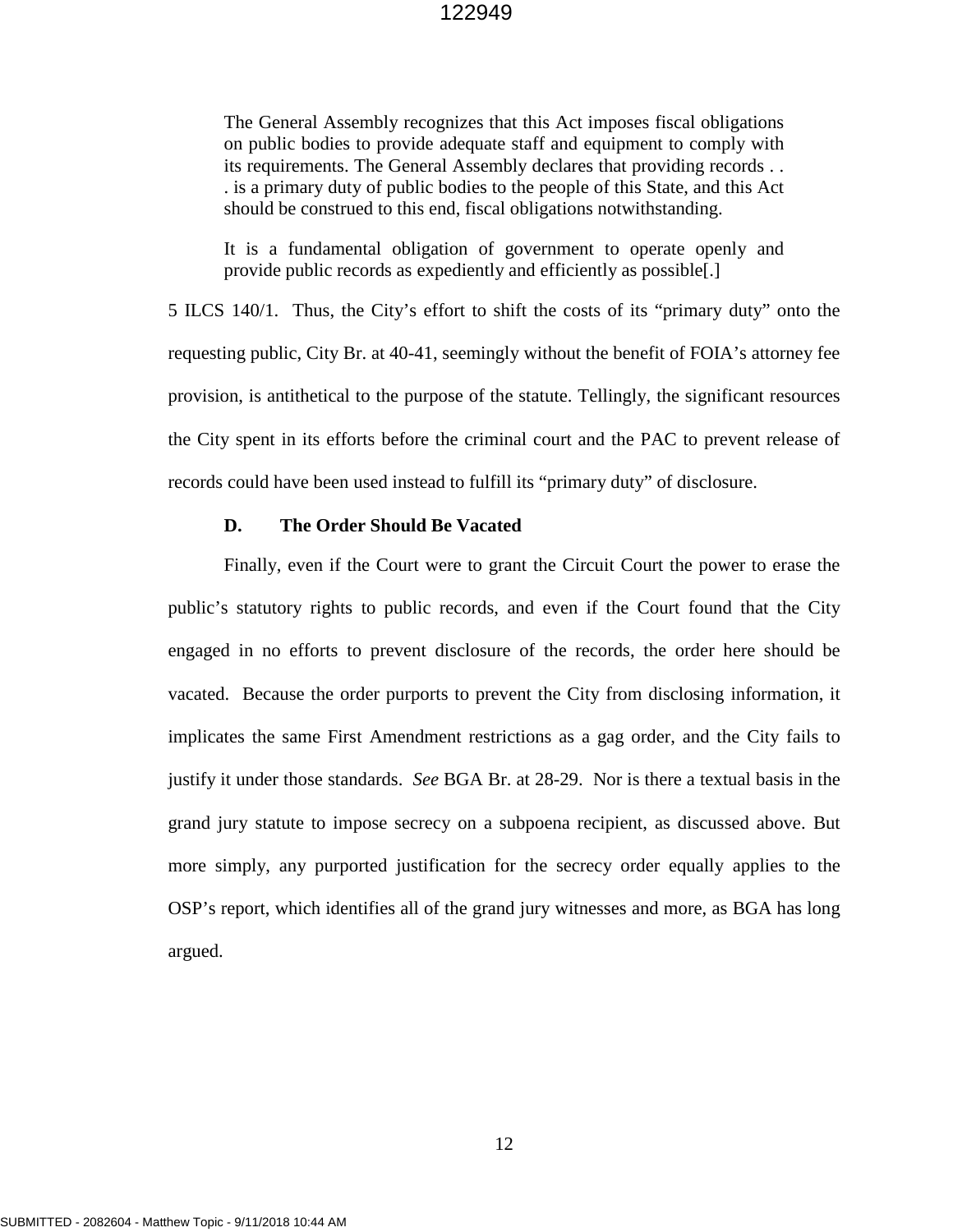### **II. THE COURT SHOULD NOT ALLOW PROSECUTORS' ACTIONS TO BE SECRET SIMPLY BECAUSE THEY EMPANELED A GRAND JURY**

#### **A. "Matters Occurring Before the Grand Jury" Does Not Apply**

#### **1. OSP Offers No Supporting Case Law**

OSP does not dispute that the plain language of the phrase "matters occurring before the grand jury" supports only BGA's interpretation. It does not dispute the case law establishing that the grand jury and prosecutor are independent, and it offers no evidence that the withheld records reveal anything about the grand jury or its activities. Instead, all of OSP's eggs are in a single basket: its claim that grand jury case law has broadly interpreted the phrase to include all information about a prosecutor's investigation where a grand jury has been empaneled, without any further showing. OSP's case law fails to establish that claim, and squarely supports BGA's interpretation.

The first case on which OSP relies is *Board of Education v. Verisario*, 143 Ill. App. 3d 1000 (1986). It holds that the statute makes secret "only the essence of what takes place in the grand jury room." *Id.* at 1007; *see also* BGA Br. at 31-32. In fact, it distinguished information presented to the grand jury and information that was not:

The Board also argues that the documents were not matters occurring before the grand jury because the documents were never disclosed to the grand jury. The record, however, shows that the trial court did not hear evidence on, or decide, this question of fact. We cannot, therefore, decide if disclosure was justified on this basis.

*Verisario*, 143 Ill. App. 3d at 1007 n.1. This is far from "flowery language fixated on the literal grand jury room," OSP Br. at 16, goes to the heart of the issue on the merits, and confirms that even under grand jury law, OSP must support its claims with evidence. *See also Senate of the Com. of Puerto Rico v. U.S. Dep't of Justice*, 823 F.2d 574, 583 (D.C. Cir. 1987) ("The district judge stated that 'the release of grand jury exhibits will reveal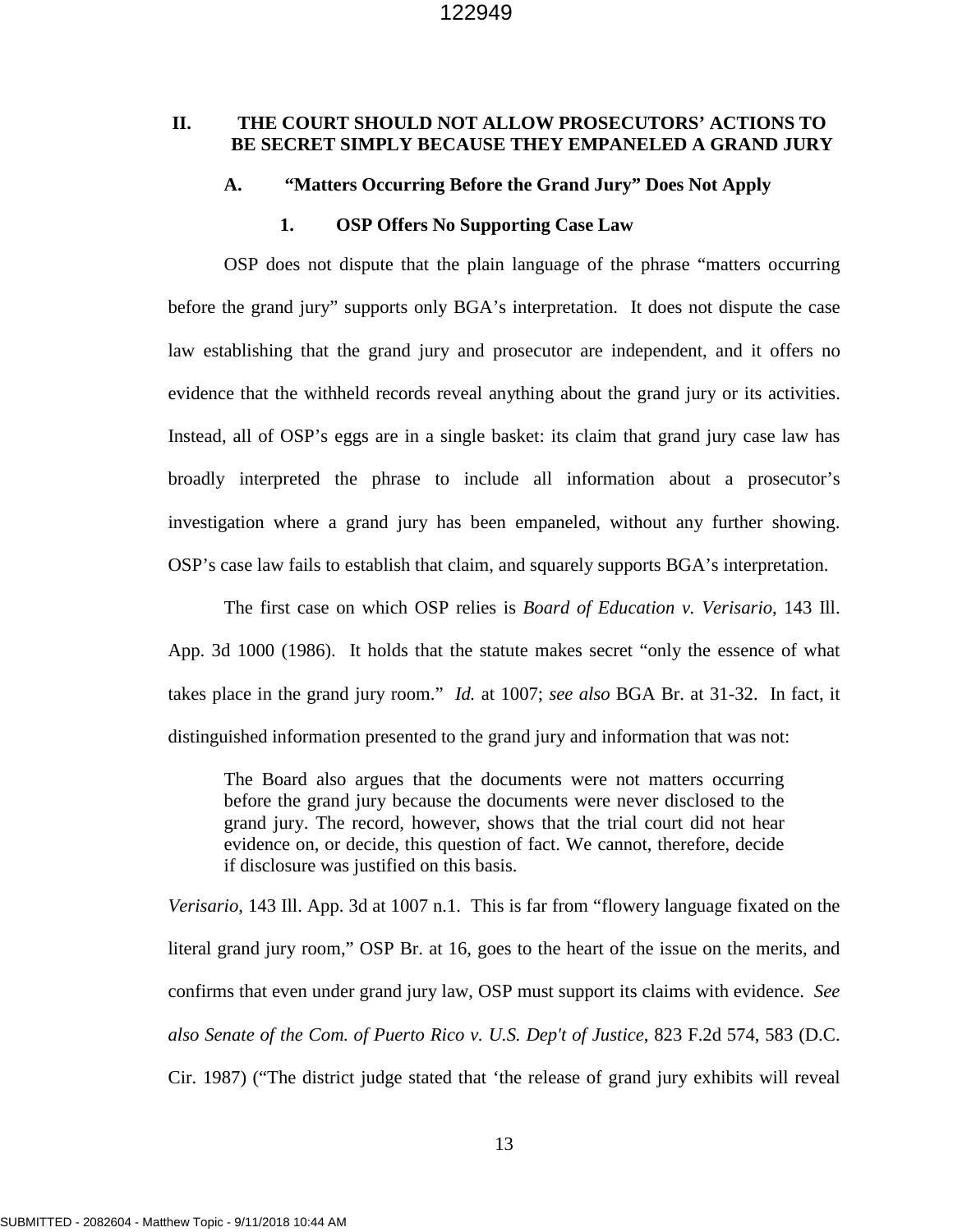much about the scope and focus of the grand jury's investigation,' but he did not indicate the record support for that statement. . . .We hold only that the defendants have not yet supplied the information a court must have in order to intelligently make that judgment.") (Ginsburg, J.). And while *Verisario* sought to "protect the identity of witnesses and the strategy or direction of the investigation," OSP Br. at 15, that is for the grand jury's witnesses and investigation, not the independent activities of the prosecutor.

Next OSP cites *People ex rel. Sears v. Romiti*, 50 Ill. 2d 51 (1978). The case involved efforts to obtain testimony from grand jurors about the prosecutor's examination of witness before the grand jury, which is of no help to OSP. *Id.* at 56; *see* BGA Br. at 32. It contains the same "flowery language fixated on the literal grand jury room," stating that "the secrets of the grand jury room shall not be revealed," quoting all the way back to a decision of this Court in 1893. *Id*. at 56, *quoting Gitchell v. People*, 146 Ill. 175, 183 (1893)). Apparently this fixation that OSP finds so objectionable runs deep, but it proves that the grand jury statute is concerned only with secrecy about the grand jury.

From there, OSP turns to federal cases, starting with *In re Special Grand Jury 89- 2*, 450 F.3d 1159 (10th Cir. 2006). That case involved efforts by grand jurors to release "testimony or discussion before the grand jury" about environmental crimes at the Rocky Flats Nuclear Weapons Plant. *Id.* at 1162, 1177. While OSP grabs onto the word "broadly" in the decision, OSP Br. at 14-15, it omits the remainder of the passage, which fully supports BGA's position by focusing on the grand jury: "We have broadly interpreted Rule 6(e) to encompass 'what took place in the grand jury room,' [citation], or 'what is said or . . . takes place in the grand jury room.'" *In re Special Grand Jury 89-2*, 450 F.3d at 1176.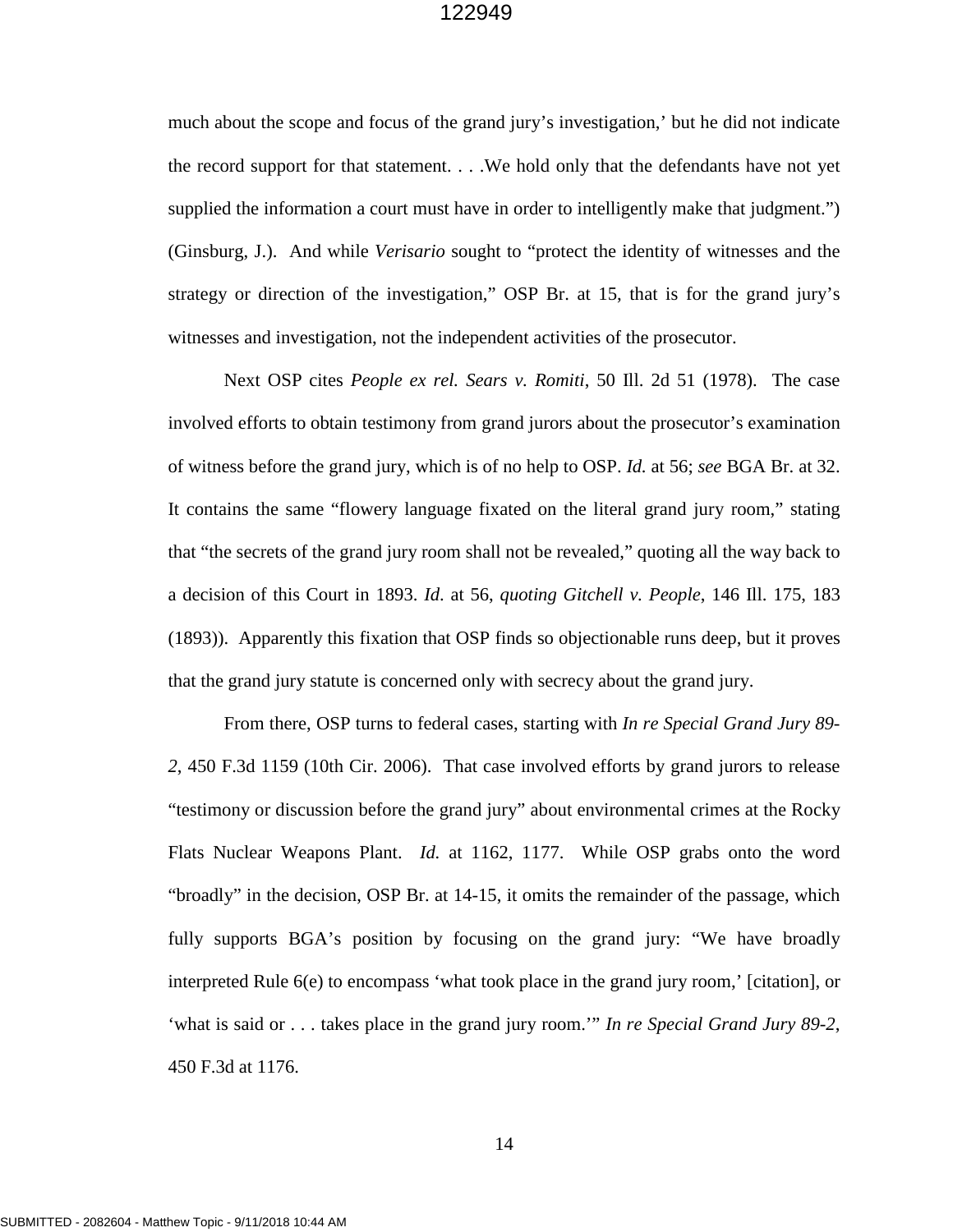OSP's next case is *In the Matter of Eyecare Physicians of America*, 100 F.3d 514 (7th Cir. 1996), a case in which the special prosecutor in this case, in his private capacity, represented a company seeking disclosure of a sealed search warrant application and affidavit that referenced "grand jury testimony and subpoenas," as well as material that was sealed for unrelated reasons. *Id.* at 516. OSP says the case stands for the proposition that "matters occurring before the grand jury includes testimony or materials that could identify those cooperating with or targeted by the *government's inquiry*." OSP Br. at 15 (emphasis added). It holds no such thing.

The *Eyecare Physicians* motion was brought pursuant to a claimed "due process right to review the affidavit under the Fourth Amendment" and Federal Rule of Criminal Procedure  $41(g)$ . 100 F.3d at 516, 517. Discussion of the grand jury was peripheral to those issues, and there was no dispute that materials were "matters occurring before the grand jury," but only whether Eyecare Physicians proved a "particularized need" for them, which it supported only with "bald assertions." *Id.* at 516, 518-19. While the opinion used the phrase "government's investigation," it did so only in a distinct closing passage about "additional consequences" from disclosure unrelated to the grand jury. *Id.*  at 519. It surely did not erase the distinction between the grand jury and the "government." *See* C1546 (grand jury "belongs to no branch of institutional Government" (quotation and citation omitted)); *United States v. Dionisio*, 410 U.S. 1, 16 (1973) (grand jury is "an investigative body acting independently of either prosecuting attorney or judge").

OSP's next offering is *Securities & Exchange Commission v. Dresser Industries, Inc.*, 628 F.2d 1368 (D.C. Cir. 1980). It is unclear why OSP relies on a "forty-year-old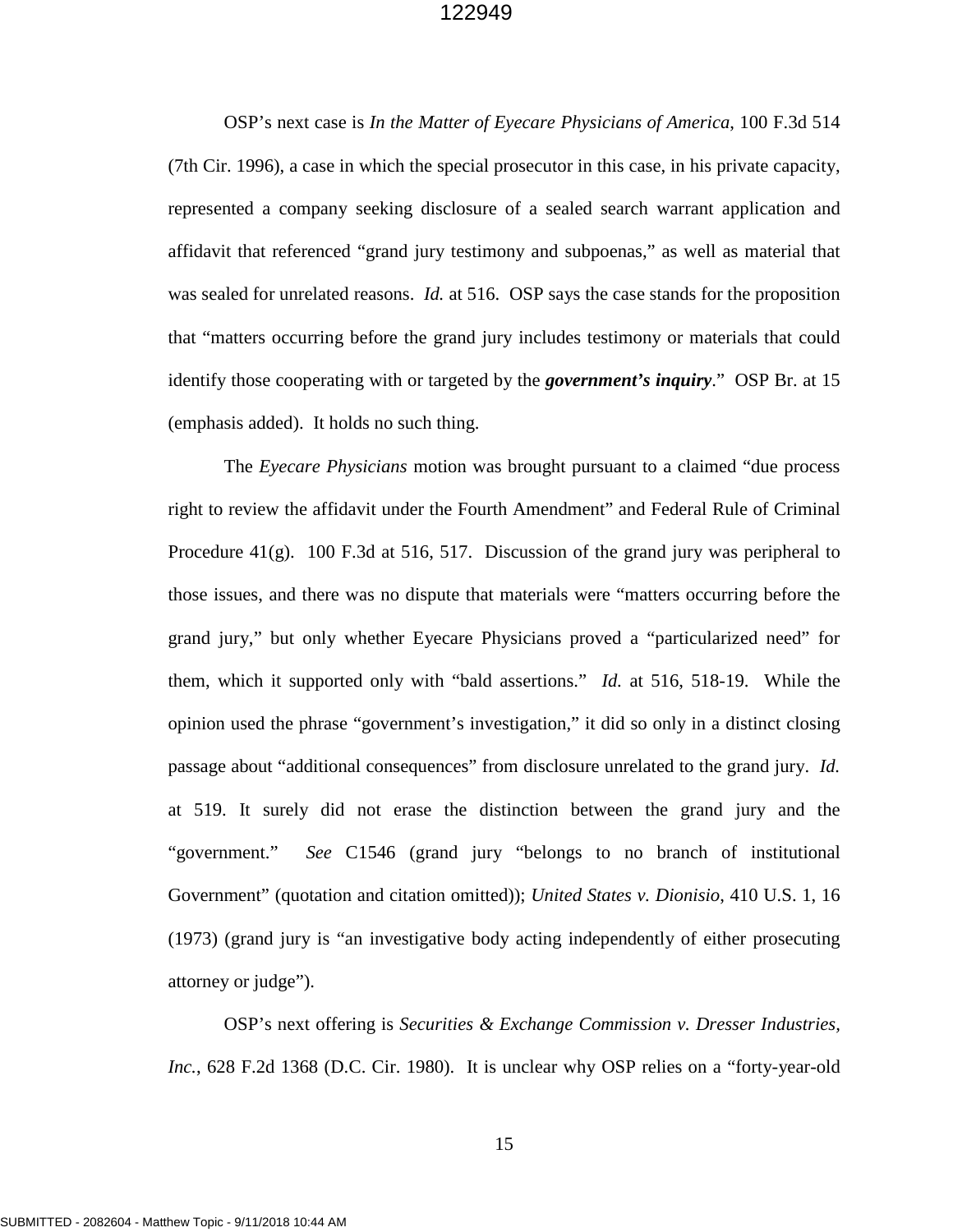[D.C.] Circuit opinion." *See* OSP Br. at 13. But the case is irrelevant. Dresser sought protection from an SEC subpoena, claiming that responding to the subpoena would somehow reveal "many or all of the Dresser documents that have already been subpoenaed by the grand jury." *Dresser*, 628 F.2d at 1382. The D.C. Circuit rejected that argument for reasons that do not matter and did not address the issue presented here.

That leaves only *In re Grand Jury Investigation*, 610 F.2d 202 (5th Cir. 1980) another "forty-year-old" decision. The case involved a motion for sanctions against federal prosecutors for disclosing to the press matters occurring before the grand jury. *Id.*  at 207. The materials "discussed the actions of the grand jury and the scope of its inquiry," and the case held, like many others, that the secrecy provisions apply only to information that "may tend to reveal what transpired before the grand jury." *Id*. at 207, 216. This included the following examples, among others:

- "that the grand jury would hear testimony . . . about [the target's] relationship with a New York bank from which he had obtained a large personal loan" and that "the bank officers were the first of a series of witnesses who would be called before the grand jury"
- "the contents of documents presented to the grand jury"
- the "particular banks" and "sale of securities" the grand jury examined
- "that the grand jurors were attempting to determine whether [the target] had knowingly misapplied bank funds and whether he had made false statements on applications for loans for his relatives"

*Id.* at 207 n.1, 209 n.2; *see also* 211 n.3, 216 n.4. And when discussing more generally the kinds of activities that are secret, the court included only ones that would actually take place before the grand jury: "a witness's testimony"; "statements which reveal the identity of persons who will be called to testify"; and statements "which report when the grand jury will return an indictment." *Id.* at 216-17.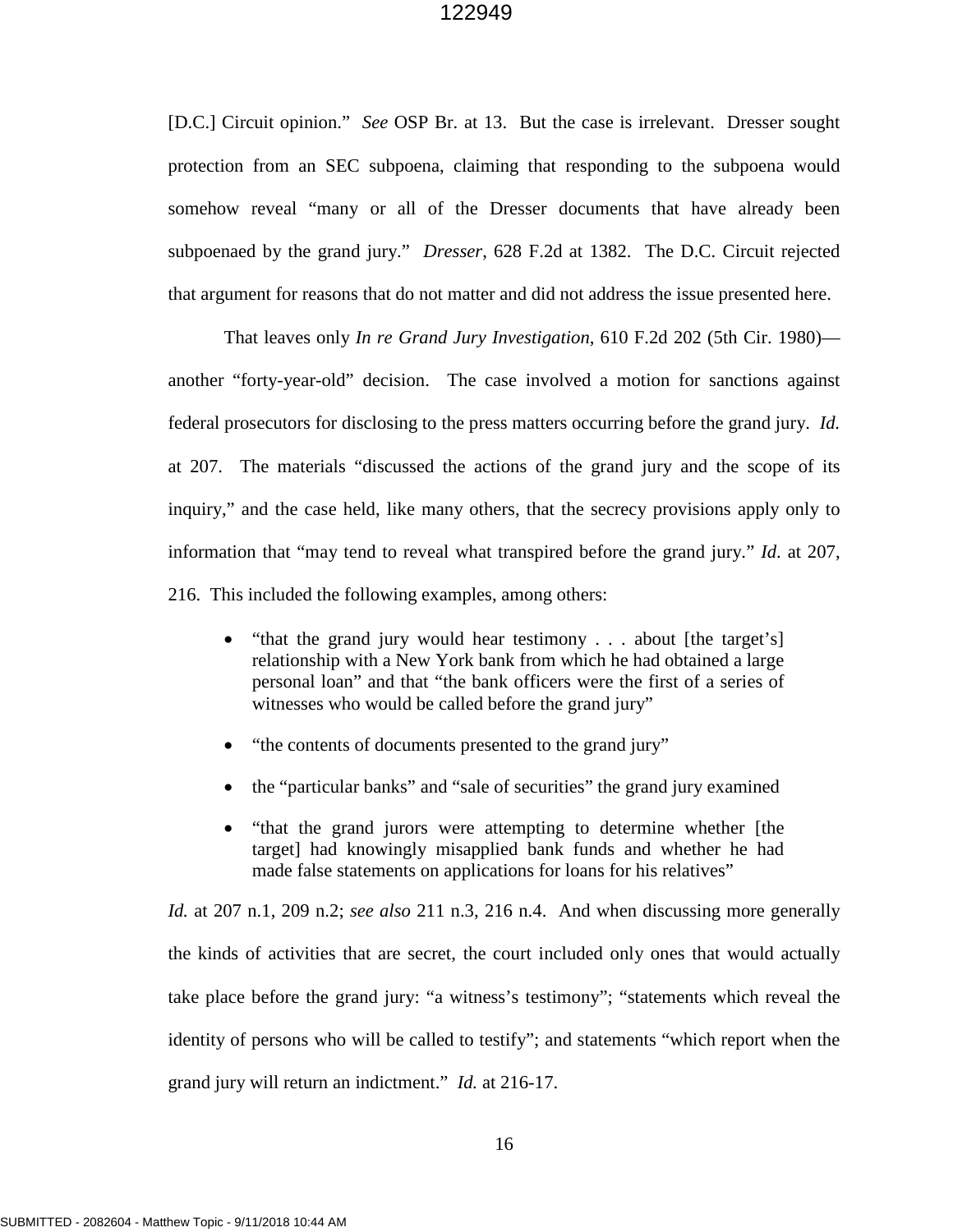In addition, the case, like *Verisario*, expressly confirms that "matters occurring before the grand jury" does not include the independent conduct of the prosecutor:

A discussion of actions taken by government attorneys or officials, *e.g.*, a recommendation by the Justice Department attorneys to department officials that an indictment be sought against an individual does not reveal any information about matters occurring before the grand jury.

*Id.* at 217; *see also id.* at 217 n.5 (further examples). It bears reminder that the request here did not ask for records disclosing the identity of witnesses who appeared before the grand jury (which are disclosed in the 162-page report anyway), but of people interviewed by the OSP, as well as communications with Daley family members, former Corporation Counsel Mara Georges, or their attorneys, which would reveal how the OSP interacted with them but nothing about the grand jury. SR16. But, of course, BGA need not prove that these are not grand jury materials because OSP bears the burden of proof, by clear and convincing evidence, and offers none.

That is the extent of the law cited for OSP's argument that its "broad" interpretation is "grounded in over thirty years of Illinois law, and decades more of federal precedent." OSP Br. at 14. No case supports that sweeping and conclusory assertion, many are irrelevant, and several expressly support BGA's interpretation.

#### **2. The Narrow Construction Rule Need Not Even Be Applied**

While OSP attempts to distinguish FOIA's many narrow-construction decisions, that doctrine and its application to derivative exemptions under Section  $7(1)(a)$  are on the most solid of footing. *See* BGA Br. at 29-31. But regardless, OSP's sole contention still the only basket holding its eggs—is that "BGA is employing the narrow construction principle to *depart* from a statute's accepted meaning when that statute is invoked as a Section 7(1)(a) exemption." OSP Br. at 18 (emphasis in original). As discussed above,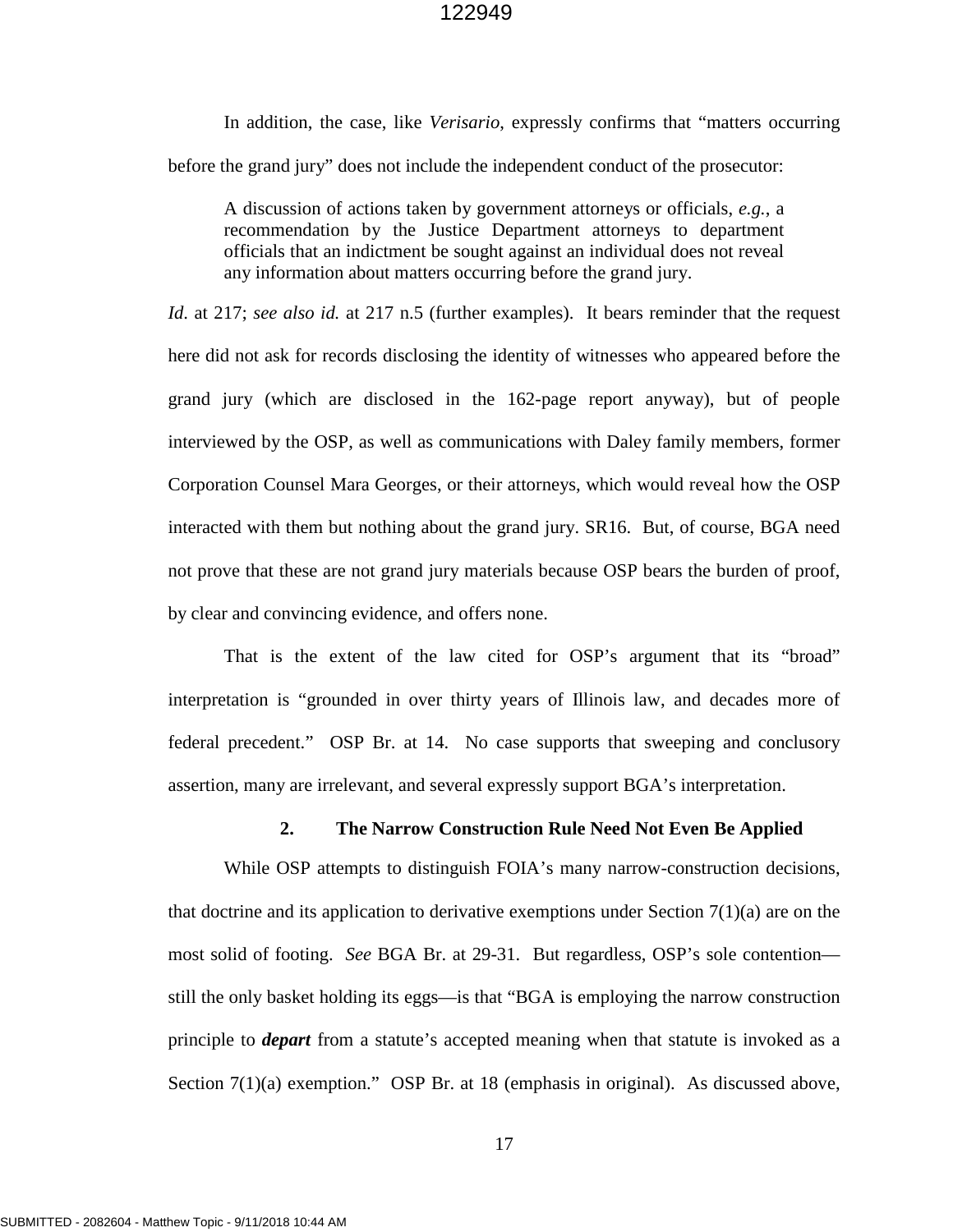OSP's "accepted meaning" is only of its own creation, and its own cases show that the "accepted meaning" excludes the independent actions of prosecutors, as BGA argues. Thus, even apart from the narrow construction rule and the plain meaning of the statutory terms, OSP has failed to meet its burden. But if the Court finds the provision unclear, which it should not, the narrow construction rule prevails.

#### **3. OSP's Approach Is Impractical and Harms Accountability**

As with the City's argument discussed above, the Court should decline OSP's invitation to resolve this case on policy grounds. But if the Court is so inclined, they favor transparency, not broad secrecy.

Imagine for a moment the case of an officer-involved shooting in the City of Chicago. $8$  The shooting officer claims that a young man was "lunging" at the officer with a knife. There is no dash cam or body cam video and the on-scene officers said they saw nothing or supported the shooting officer's story. Neither the police department nor the oversight agency appointed by the Mayor conducts a very thorough investigation, but due to public pressure, the state's attorney has no choice but to commit to investigating the officer. He immediately empanels a grand jury.

Now imagine the state's attorney discovers there is surveillance video that the police never collected showing that the man with the knife was retreating and not "lunging." But he never presents the video to the grand jury, and so the grand jury does

<span id="page-21-0"></span><sup>8</sup> For background, which is modified here to illustrate BGA's point, see Police Accountability Task Force, Recommendations for Reform (April 2016), at 2-4, *available at* https://chicagopatf.org/wp-content/uploads/2016/04/PATF\_Final\_Report\_4\_13\_16- 1.pdf (last accessed Sept. 4, 2018).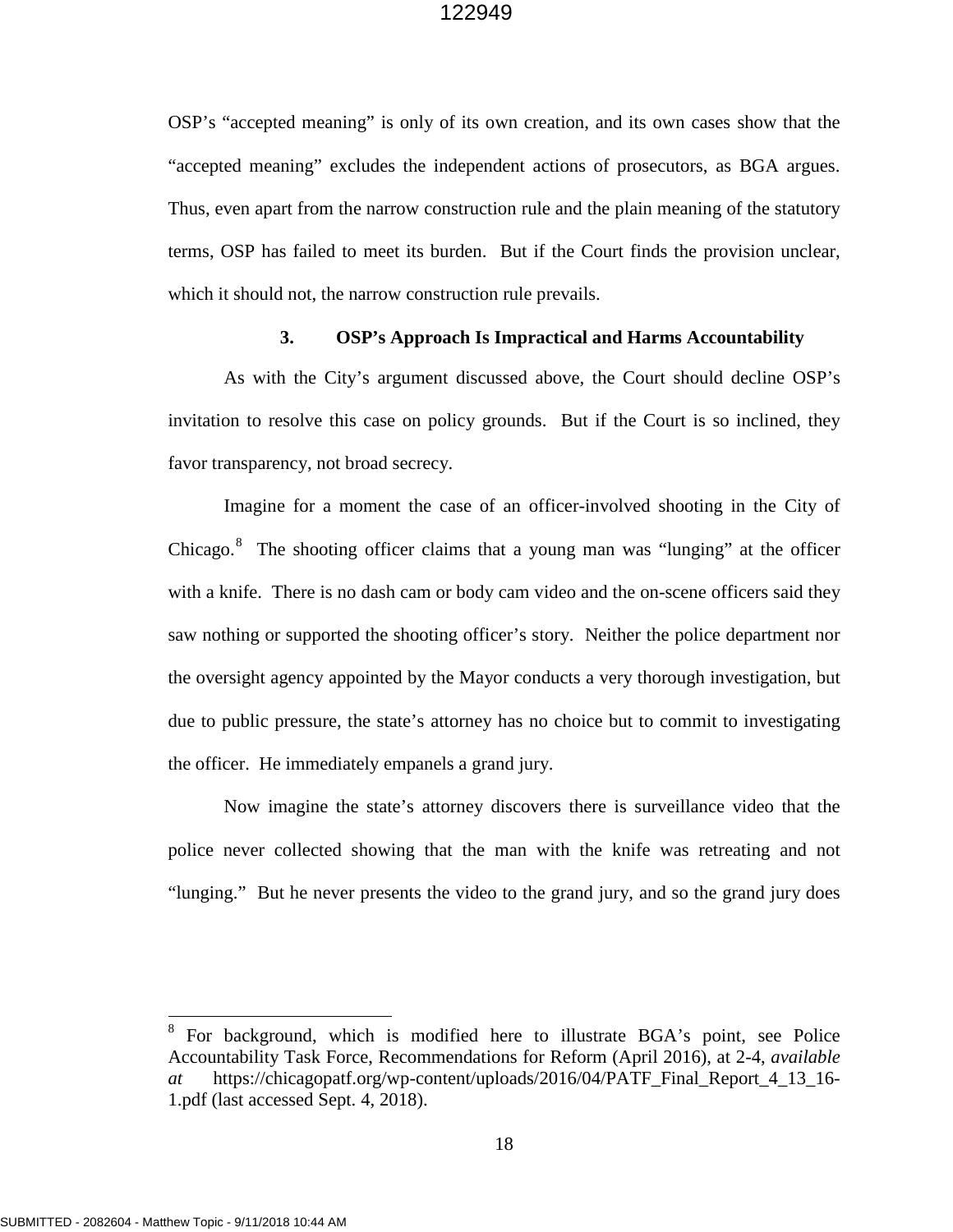not indict.<sup>[9](#page-22-0)</sup> Under BGA's version of the statute, FOIA would require the state's attorney to release the video. Under OSP's, the public would never know the truth or learn of the state's attorney's conduct, and the grand jury would not even know it existed. If such a video falls within the "ample prosecutorial records" allegedly still subject to FOIA under OSP's interpretation of the law, it is surely unclear how. OSP Br. at 22.

BGA understands and respects the reasons for *grand jury* secrecy. That is not what is at issue. The Court instead must decide the extent to which prosecutors are shielded from public scrutiny into their own actions whenever they elect to empanel a grand jury. Indeed, OSP's (flawed) explanation of how prosecutors allegedly "will be incentivized to, or certainly easily could" defeat transparency under BGA's interpretation of the law demonstrates BGA's point, as do the anti-transparency arguments made by state's attorneys in *Nelson*. OSP Br. at 23. Nothing in BGA's interpretation will compromise the secrecy of the independent grand jury, and FOIA exemptions already protect things like the identities of witnesses that, unlike here through the actions of the OSP and the criminal court, have not been released. *See* OSP Br. at 22. Policy favors transparency and accountability of prosecutors, not expansive secrecy.

#### **B. "When Another Law So Directs" Applies to FOIA**

BGA addressed this argument in detail in its opening brief, and OSP offers little more than invectives in response. *See* OSP Br. at 24 (BGA's argument is "a jumble of self-interested statutory machinations"). OSP's reliance on the general-versus-specific

l

<span id="page-22-0"></span><sup>9</sup> *See* R. Simmons, The Role of the Prosecutor and the Grand Jury in Police Use of Deadly Force Cases: Restoring the Grand Jury to Its Original Purpose, 65 Clev. St. L. Rev. 519, 527 (discussing use of grand jury as political cover for prosecutor's decision not to indict in Tamir Rice case); *see also* OSP Br. at 21 (agreeing with BGA that prosecutors are not required to present all relevant evidence to grand jury). BGA need not, and does not, accuse OSP of this kind of egregious conduct, but the Court's decision here will have far reaching consequences.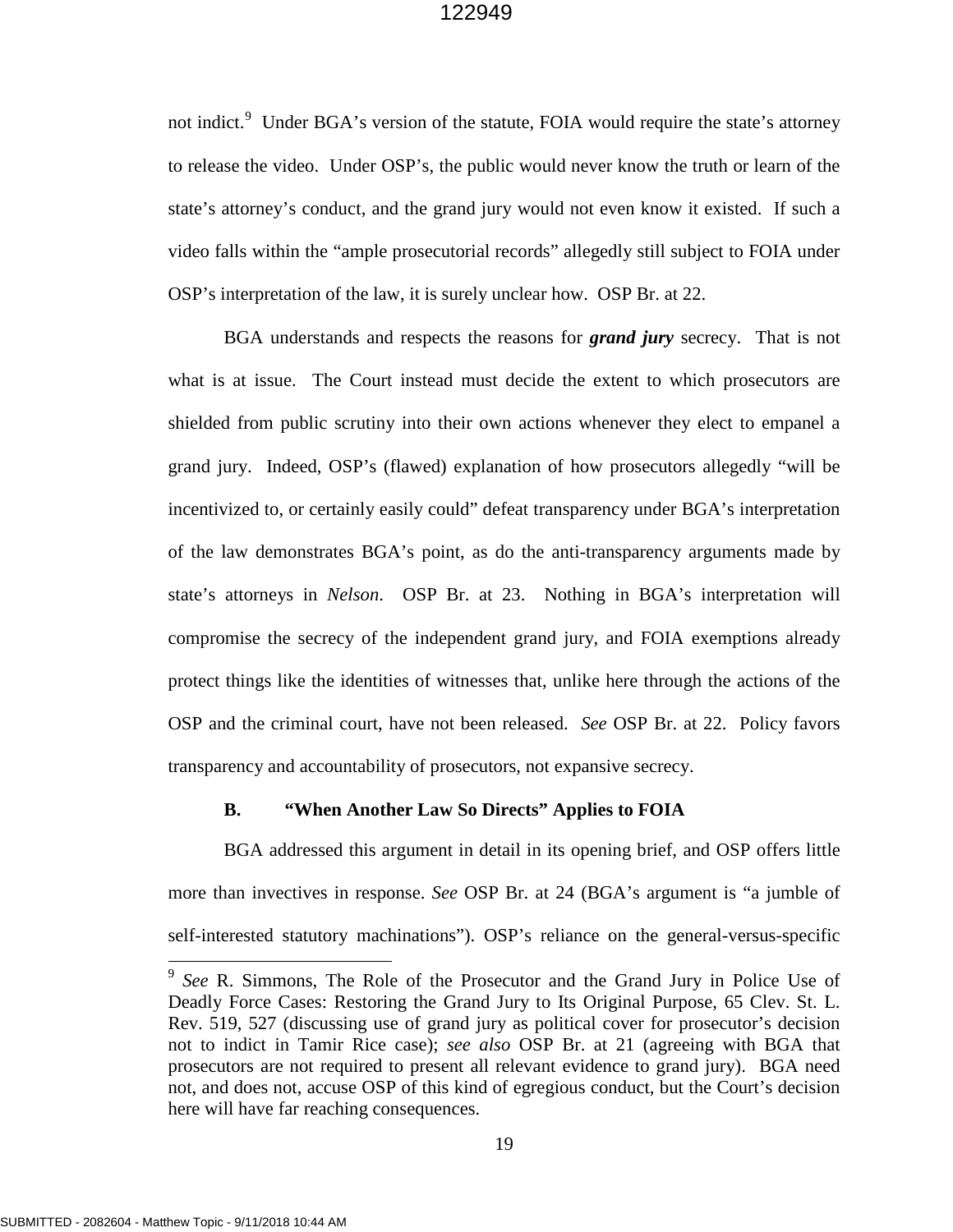doctrine, as well as its repeal-by-implication argument, OSP Br. at 12, might make sense if the grand jury statute simply said the records could not be released without exception. But instead, it expressly allows for disclosure when a law, like FOIA, so directs, and far from "only a general presumption that nonexempt public records must be disclosed," *id.*, FOIA expressly directs that they "shall" be disclosed. 5 ILCS 140/3(a). Therefore, unless a record is exempt under FOIA, the "when a law so directs" clause in the grand jury statute applies, and nothing "specifically prohibits" disclosure. But, the Court need not likely reach this question because OSP failed to prove, by clear and convincing evidence, that the records it withheld are "matters occurring before the grand jury."

## **C. OSP Has Not Appealed the Ruling on Billing Records**

Finally, OSP has not appealed the Appellate Court's ruling that OSP failed to prove that its billing records are exempt from disclosure. That issue, along with related relief BGA sought under Section 11 as a prevailing party, should be resolved on remand regardless of the outcome of BGA's appeal.

#### **III. CONCLUSION**

OSP is correct that this case is about more than just BGA's FOIA requests. OSP Br. at 10. It is about the continued vitality of important FOIA doctrines and the ability of the public to fulfill its statutory duty of monitoring the government at a time when it is needed more than ever. The Court should reverse the Appellate Court and affirm those principles.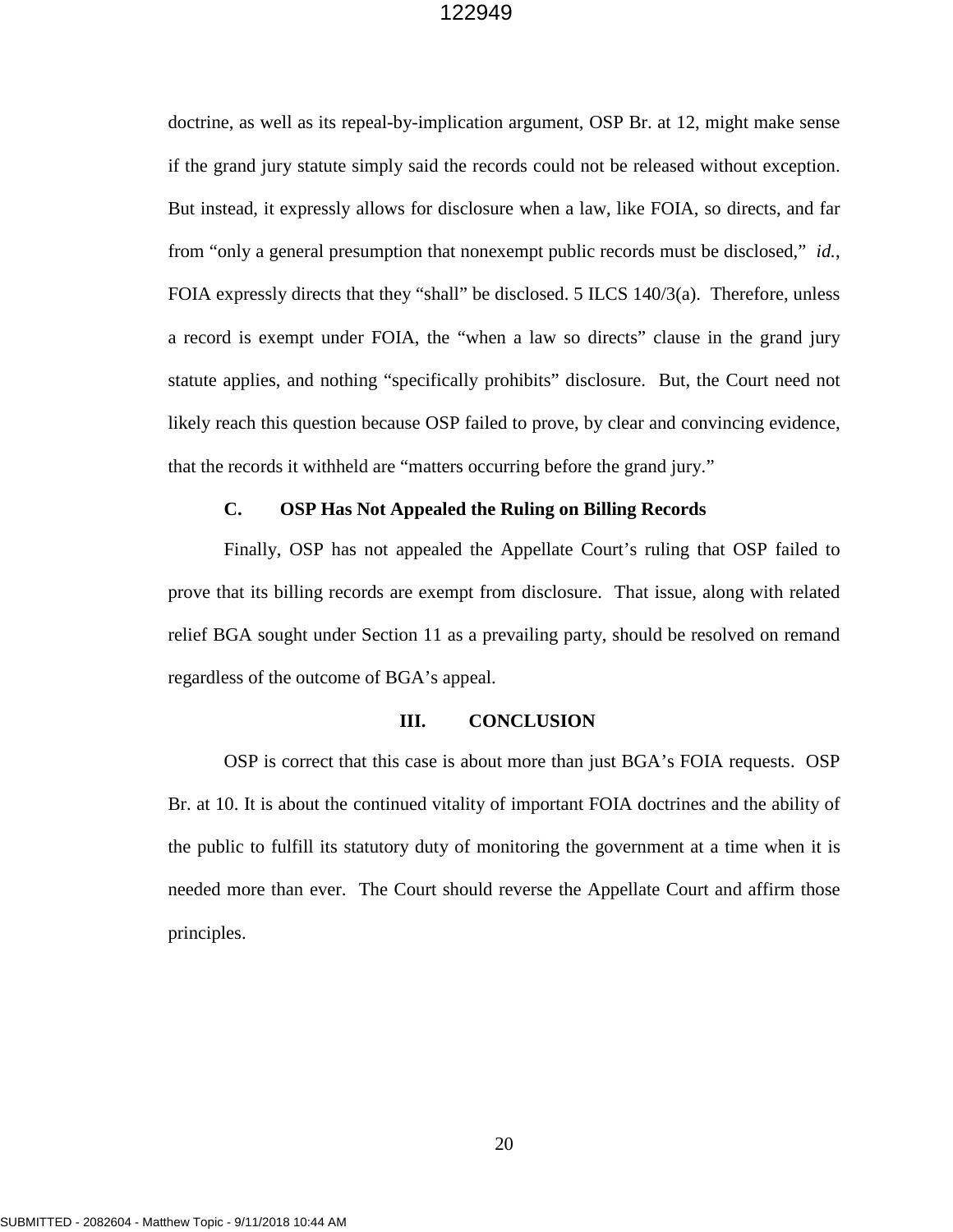#### RESPECTFULLY SUBMITTED,

\_\_\_\_\_\_\_\_\_\_\_\_\_\_\_\_\_\_\_\_\_\_\_\_\_\_\_\_

*/s/ Matthew V. Topic* 

Attorneys for Appellant BETTER GOVERNMENT ASSOCIATION

Matthew Topic Joshua Burday LOEVY & LOEVY 311 North Aberdeen, 3rd Floor Chicago, IL 60607 312-243-5900 matt@loevy.com joshb@loevy.com foia@loevy.com Atty. No. 41295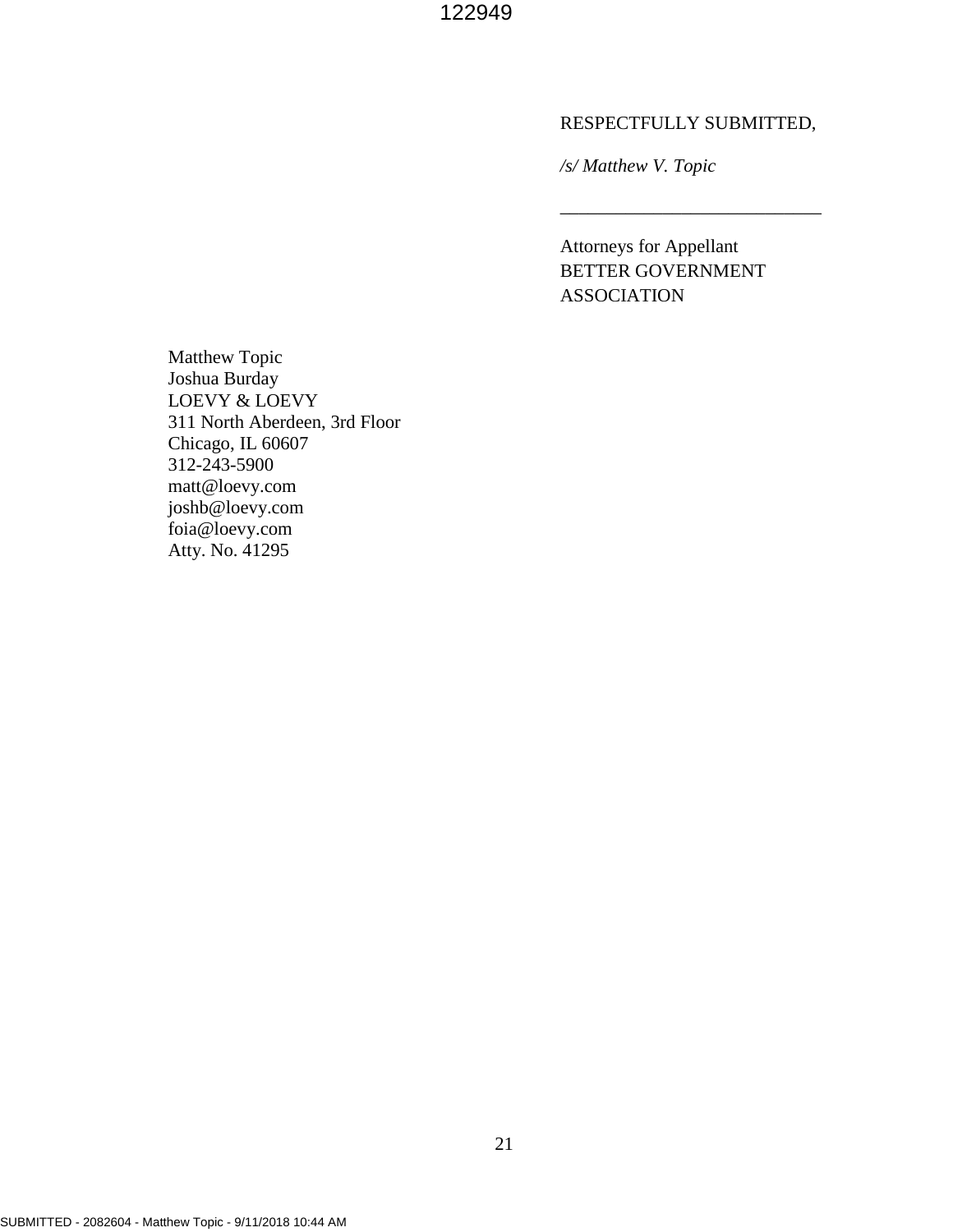#### **CERTIFICATION OF COMPLIANCE**

I certify that this brief conforms to the requirements of Rules 341(a) and (b). The length of this brief, excluding the pages or words contained in the Rule 341(d) cover, the Rule 341(h)(1) statement of points and authorities, the Rule 341(c) certificate of compliance, the certificate of service, and those matters to be appended to the brief under Rule 342(a) is 20 pages.

*/s/ Matthew V. Topic* 

Attorneys for Appellant BETTER GOVERNMENT ASSOCIATION

\_\_\_\_\_\_\_\_\_\_\_\_\_\_\_\_\_\_\_\_\_\_\_\_\_\_\_\_

Matthew Topic Joshua Burday LOEVY & LOEVY 311 North Aberdeen, 3rd Floor Chicago, IL 60607 312-243-5900 matt@loevy.com joshb@loevy.com foia@loevy.com Atty. No. 41295